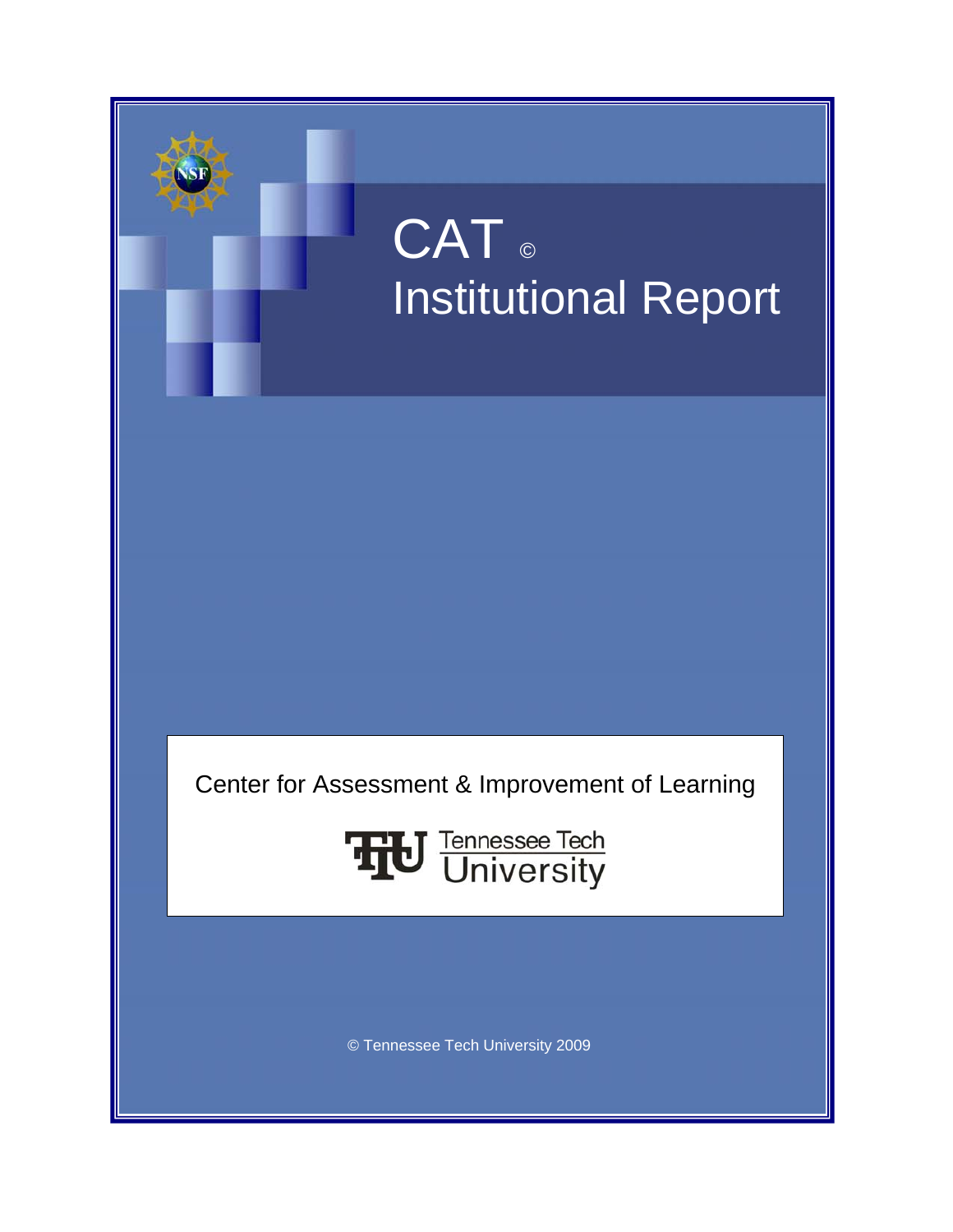### **Contacts**

### **Center for Assessment and Improvement of Learning**

| <b>Payments &amp; Contracts</b>                                   | Mena Williams          | mwilliams@tntech.edu | 931-372-3252 |
|-------------------------------------------------------------------|------------------------|----------------------|--------------|
| <b>General Correspondence,</b><br><b>Orders &amp; Information</b> | Elizabeth Lisic        | cat@tntech.edu       | 931-372-3611 |
| <b>Development &amp; Reports</b>                                  | <b>Kevin Harris</b>    | kharris@tntech.edu   | 931-372-3886 |
| <b>Project PI &amp; Co-Director</b>                               | Dr. Barry Stein        | bstein@tntech.edu    | 931-372-3562 |
| Project Co-PI & Co-<br><b>Director</b>                            | Dr. Ada Haynes         | ahaynes@tntech.edu   | 931-372-3815 |
| <b>Project Co-PI</b>                                              | Dr. Michael<br>Redding | mredding@tntech.edu  | 931-372-3135 |

Center for Assessment and Improvement of Learning Box 5031 244 Matthews Hall 80 West 8<sup>th</sup> Street Tennessee Tech University Cookeville, TN 38505

> Phone: 931-372-3611 or 931-372-3252 Fax: 931-372-3722 Email: [CAT@tntech.edu](mailto:CAT@tntech.edu)

| <b>External Evaluators</b>        | Dr. Billie Sparks  | sparksbe@uwec.edu                                                            |
|-----------------------------------|--------------------|------------------------------------------------------------------------------|
| <b>National Advisory</b><br>Board | Dr. John Bransford | University of Washington                                                     |
|                                   | Dr. Donald Deeds   | <b>Drury University</b>                                                      |
|                                   | Dr. Peter Ewell    | <b>NCHEMS</b><br>The National Center for Higher Education Management Systems |
|                                   | Dr. Michael Grant  | University of Colorado                                                       |
|                                   |                    |                                                                              |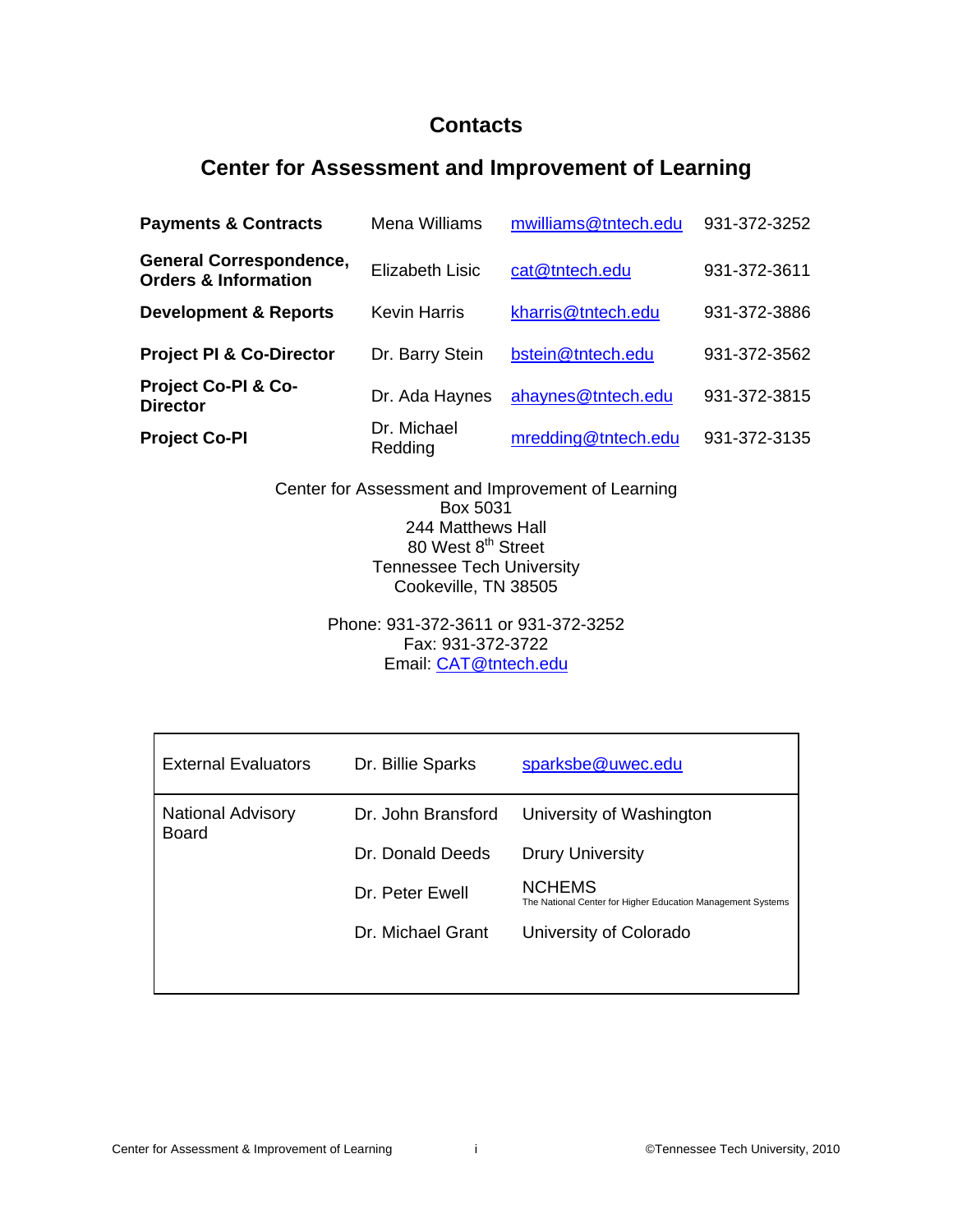## **The CAT Instrument**

The CAT Instrument is a unique tool designed to assess and promote the improvement of critical thinking and real-world problem solving skills. The instrument is the product of extensive development, testing, and refinement with a broad range of institutions, faculty, and students across the country. The National Science Foundation has provided support for many of these activities.

The CAT Instrument is designed to assess a broad range of skills that faculty across the country feel are important components of critical thinking and real world problem solving. The test was designed to be interesting and engaging for students. All of the questions are derived from real world situations. Most of the questions require short answer essay responses and a detailed scoring guide helps ensure good scoring reliability.

The CAT Instrument is scored by the institution's own faculty using the detailed scoring guide. Training is provided to prepare institutions for this activity. During the scoring process faculty are able to see their students' weaknesses and understand areas that need improvement. Faculty are encouraged to use the CAT instrument as a model for developing authentic assessments and learning activities in their own discipline that improve students' critical thinking and real-world problem solving skills. These features help close the loop in assessment and quality improvement.

## **Effectively Using the CAT Instrument**

### **Assessment Models/Designs**

The CAT instrument is adaptable to a variety of assessment goals and designs. We discuss these assessment goals and some of the more frequently used models below.

The CAT instrument can be used for a variety of assessment goals.

- Evaluate effects of college education
- Evaluate effects of a program of study
- Evaluate effects of a course
- Evaluate effects of informal learning experiences

There are a variety of assessment designs that can be employed with the CAT instrument. The CAT instrument is very adaptable to various research/assessment designs because the test is very sensitive to treatment effects and because the test can be used with all levels of college students without floor effects (students obtaining the minimum score possible) or ceiling effects (students obtaining the maximum score possible). These include:

- Pre-test/Post-test designs
	- $\circ$  Test students at the beginning and end of course or experience (with or without a control group).
	- $\circ$  Test students when they are freshmen and then again when they are seniors (true value added).
- Cross sectional studies
	- o Compare freshmen to seniors (typical value-added analysis).
- Evaluate changes in program outcomes over time
	- o Compare scores on CAT after program improvements to established baseline scores that precede program changes.
	- o Compare scores on CAT to national norms over time and look for improvements.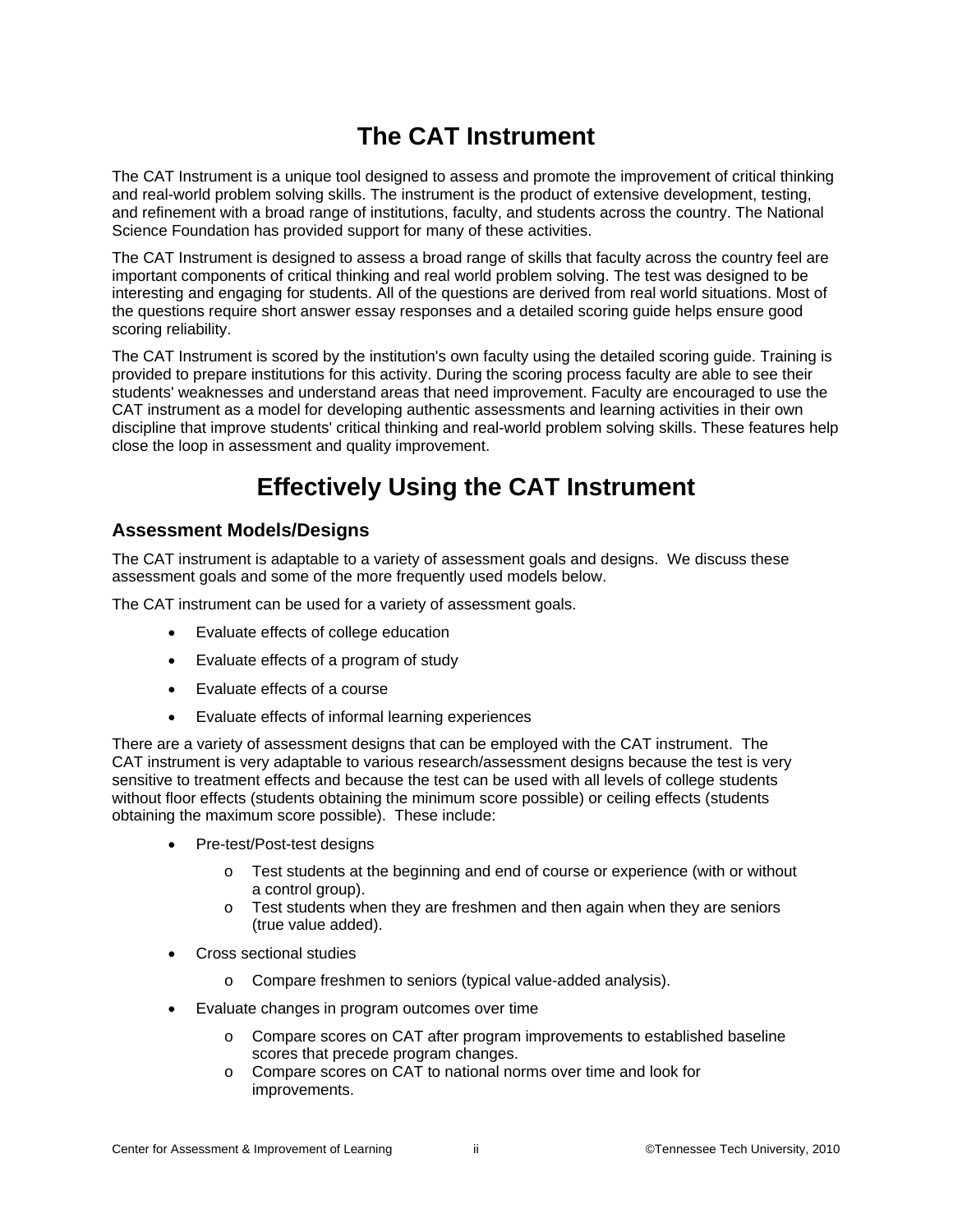- Evaluate changes in programs or courses by comparison to control group.
	- o Compare scores on CAT for students who have had special courses/experiences to those for a control group who have not had the special courses/experiences.

### **Reducing Costs with Appropriate Sampling**

We advocate a variety of practices to reduce the cost of testing without compromising the accuracy of the assessment. For example, various sampling strategies can be used to reduce the need to test all students. If that is not possible, then only a sample of the tests given might be scored. We discuss two accepted methods of sampling to ensure valid and representative results. However, we realize that the sampling techniques are not feasible at all institutions. Center staff will be happy to discuss these and other alternatives in more detail.

- 1. Random sampling: A subset of the student population of interest is randomly selected for testing/scoring. The larger the sample, the more confidence there is that the sample is representative of the population of interest. In a random sample, all students have an equal chance of being selected. This is not to be confused with a convenience sample that includes only those students who volunteer to take the test.
- Sciences, Engineering, Education, etc.). A random sample of students within each 2. Stratified random sampling: The population is divided into subgroups (e.g., Arts & subgroup is then selected. The number of students in each randomly sampled subgroup should be proportional to that group's proportion of the population. Stratification can help ensure a more representative sample with smaller sample sizes.

### **Sampling after Test Administration**

In many institutions it is not possible to administer the test to a random sample of students within a class. In these situations, we recommend administering the test to the larger group and then randomly sampling tests from that group to score during the faculty scoring session. This procedure will allow institutions to achieve a more representative sample without greatly increasing the faculty time needed to score tests. We recommend having a minimum of 10 – 15 tests or pairs of tests per group (e.g., class, program of study, etc.).

## **Scoring Accuracy Checks**

At various times during the year, we conduct analyses of scoring accuracy and provide feedback about the accuracy of scoring and, if necessary, specific recommendations for improving the accuracy of scoring on a question-by-question basis. These reports are sent separately from the institutional summary report.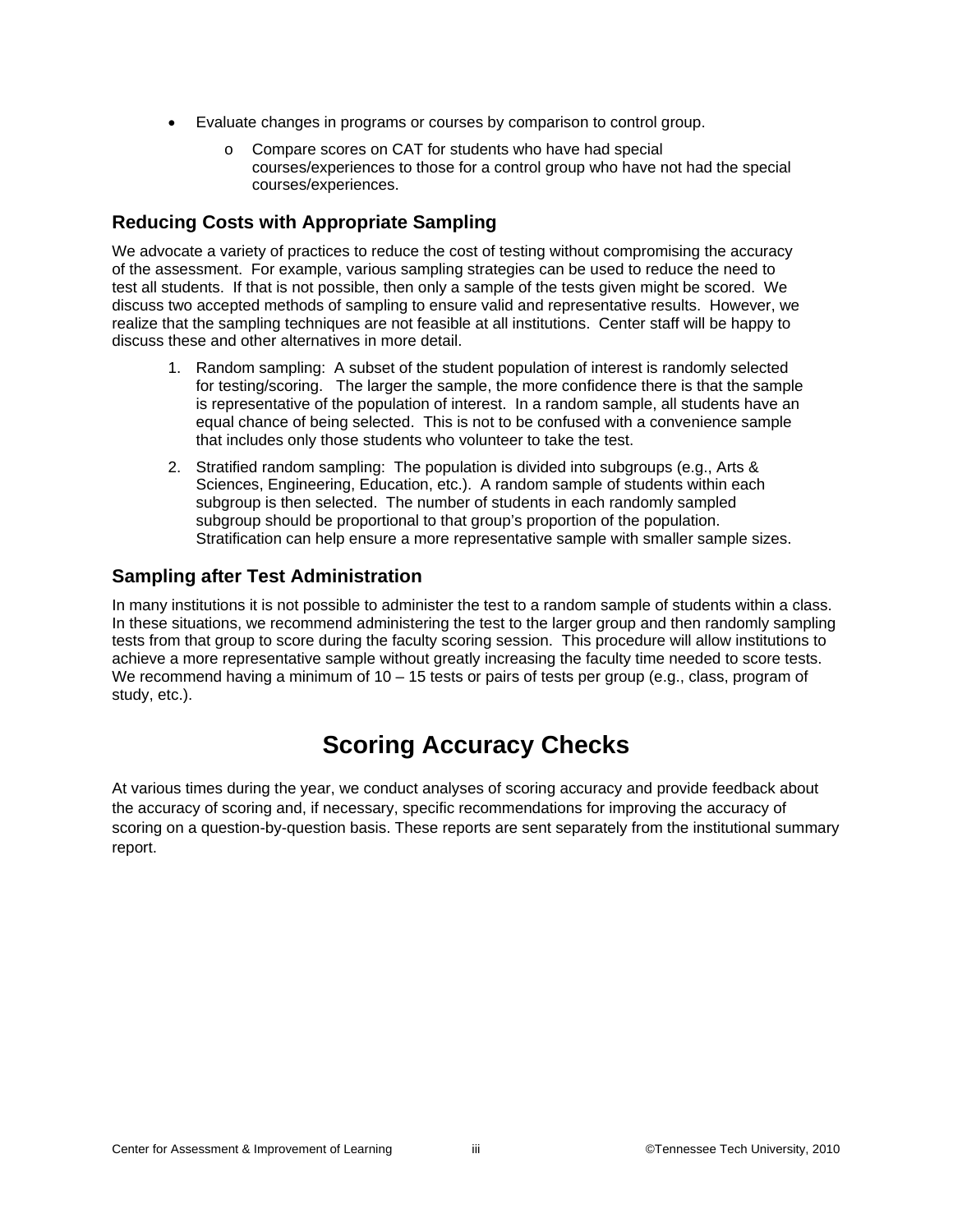## **Example Assessment Designs to Use with the CAT Instrument**

(These designs can easily be coded in the Local Code Field on the CAT Instrument)

| Objective                                                                                      | <b>Model/Design</b>                                                                                                             | <b>Sampling Procedure</b>                                                                               | <b>Sampling Before</b><br><b>Scoring</b>                                                                                             | Advantages/<br><b>Disadvantages</b>                                                                                |
|------------------------------------------------------------------------------------------------|---------------------------------------------------------------------------------------------------------------------------------|---------------------------------------------------------------------------------------------------------|--------------------------------------------------------------------------------------------------------------------------------------|--------------------------------------------------------------------------------------------------------------------|
|                                                                                                | <b>Pre-test vs. Post-test</b><br>In selected courses or<br>programs of study<br>(matched students)                              | Administer to all students<br>at the beginning and end<br>of certain targeted<br>courses or experiences | Randomly sample pairs of<br>tests to score from each<br>course or experience.<br>(minimum of 10 matched<br>pairs of tests per class) | A powerful and efficient<br>design to evaluate<br>specific courses and<br>experiences (student IDs<br>must match). |
|                                                                                                | (students not matched)                                                                                                          |                                                                                                         | (min. of 15 pretests and 15<br>post-tests per class)                                                                                 | Less efficient & less<br>powerful than above                                                                       |
| Find Courses or Programs of<br>Study that Improve Students'<br><b>Critical Thinking</b>        | <b>Pre-test vs. Post-test</b><br><b>With Control Group</b><br>In selected courses or<br>programs of study<br>(matched students) | Administer to all students<br>at the beginning and end<br>of certain targeted<br>courses or experiences | Randomly sample pairs of<br>tests to score from each<br>course or experience.<br>(minimum of 10 matched<br>pairs of tests per class) | A powerful design to<br>evaluate treatment effects<br>relative to a control.                                       |
|                                                                                                | (students not matched)                                                                                                          |                                                                                                         | (min. of 15 pretests and 15<br>post-tests per class)                                                                                 | Less efficient & less<br>powerful than above                                                                       |
|                                                                                                | <b>Treatment vs. Control</b>                                                                                                    | Administer to all students<br>at the end of certain<br>targeted courses or<br>experiences               | Randomly sample tests<br>that will be scored after<br>administering to a larger<br>sample                                            | Might be difficult to<br>establish equivalence of<br>treatment & control<br>conditions.                            |
| How much is the institution<br>or program of study<br>improving students' critical<br>thinking | Freshmen vs.<br>Upperclassmen<br>(value added)<br><b>Cross-sectional study</b><br>(must equate groups)                          | Administer to a random<br>sample of freshmen and<br>seniors every year                                  | Randomly sample tests<br>that will be scored after<br>administering to a larger<br>sample                                            | Might be difficult to<br>establish equivalence of<br>Freshmen and<br>Upperclassmen if there is<br>attrition.       |
| Is the Institution making<br>progress in improving<br>students' critical thinking              | <b>Cross Sectional Study</b><br>of Seniors over time<br>(with or without National<br>Norm Comparison)                           | Administer to a random<br>sample of seniors (or all<br>seniors) every year                              | Randomly sample tests<br>that will be scored after<br>administering to a larger<br>sample                                            | Would be necessary to<br>establish the equivalence<br>of samples over time.                                        |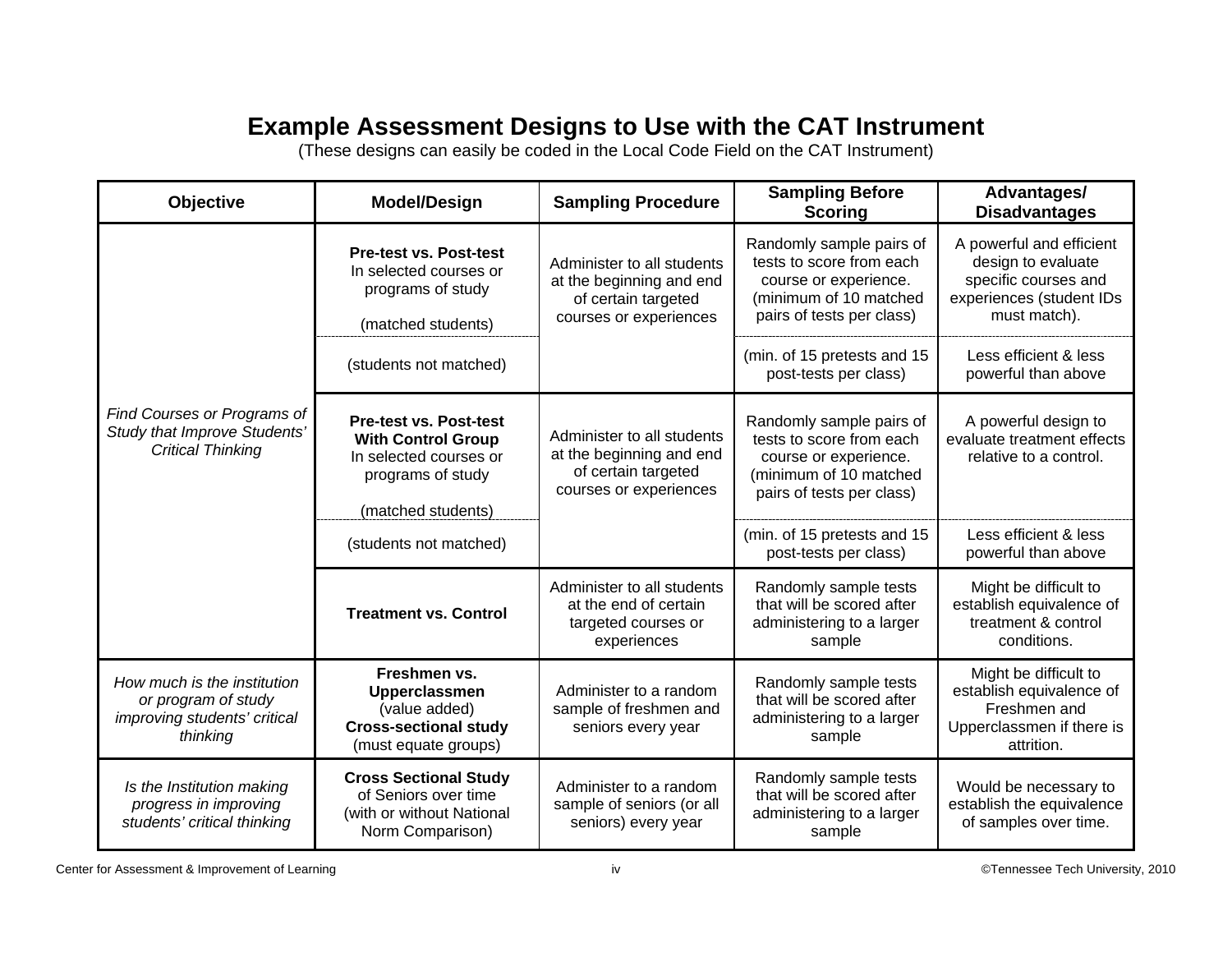## **Using the Local Code Fields to Identify Assessment Design**

A local code field with 4 digits appears on the back of each test booklet. You should use this area to code subgroups in your population so that the data can be easily analyzed.

#### **Recommended Use of Local Code**



**Column 1**: Use to indicate the **Type of Design** for data included in the report.

**Column 2**: Use to indicate the student's specific **Treatment Condition** in the design.

**Column 3**: Use to indicate the particular class that was being tested **if a breakdown by class is desired**.

| <b>Column 1</b>                                                                                                | <b>Column 2</b>                                                                                           | Column 3 & 4                                                   |
|----------------------------------------------------------------------------------------------------------------|-----------------------------------------------------------------------------------------------------------|----------------------------------------------------------------|
| $0$ (or blank) = No Breakdown                                                                                  | $0$ (or blank) = No Breakdown                                                                             |                                                                |
| $1 =$ Breakdown only by<br>course                                                                              | $1 =$ Breakdown only by<br>course                                                                         |                                                                |
| $2 =$ Pretest/Post-test Design<br><b>Matched Students</b><br>(identical ID #'s are used)                       | $1 =$ Pretest<br>$2 =$ Posttest                                                                           |                                                                |
| $3$ = Pretest/Post-test Design<br><b>Not Matched Students</b>                                                  | $1 =$ Pretest<br>$2 =$ Posttest                                                                           | $0$ (or blank) = No Breakdown                                  |
| $4 =$ Treatment vs. Control<br>(single post-test used)                                                         | $0 =$ Control<br>$1 = Treatment$                                                                          | $1 - 99 = \text{code for each}$<br>course or section tested if |
| $5 =$ Lower Division vs. Upper<br><b>Division Students</b>                                                     | $1 =$ Lower Division<br>$2 =$ Upper Division                                                              | scores are to be compared<br>by class                          |
| $6 =$ Pretest/Post-test Design<br>with Control Group<br><b>Matched Students</b><br>(identical ID #'s are used) | $0 =$ Control Pretest<br>$1 =$ Control Post-test<br>$2 = T$ reatment Pretest<br>$3 = Treatment Post-test$ |                                                                |
| 7 = Pretest/Post-test Design<br>with Control Group Not<br><b>Matched Students</b>                              | $0 =$ Control Pretest<br>$1 =$ Control Post-test<br>$2 = Treatment$ Pretest<br>3 = Treatment Post-test    |                                                                |

We can easily generate reports with breakdowns of data, if you use the coding scheme above. We encourage you to contact us and discuss your plans for developing your local code before administering the test.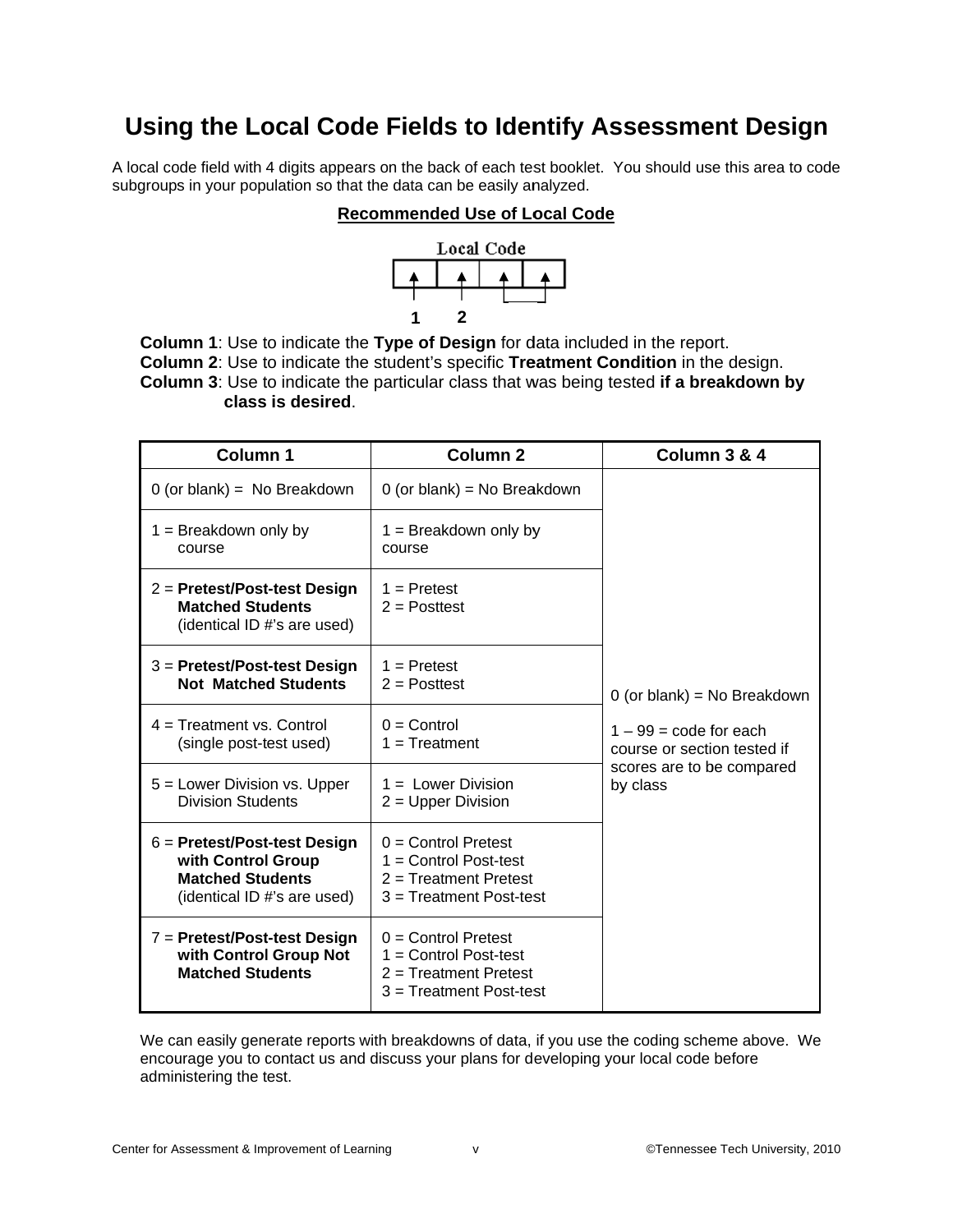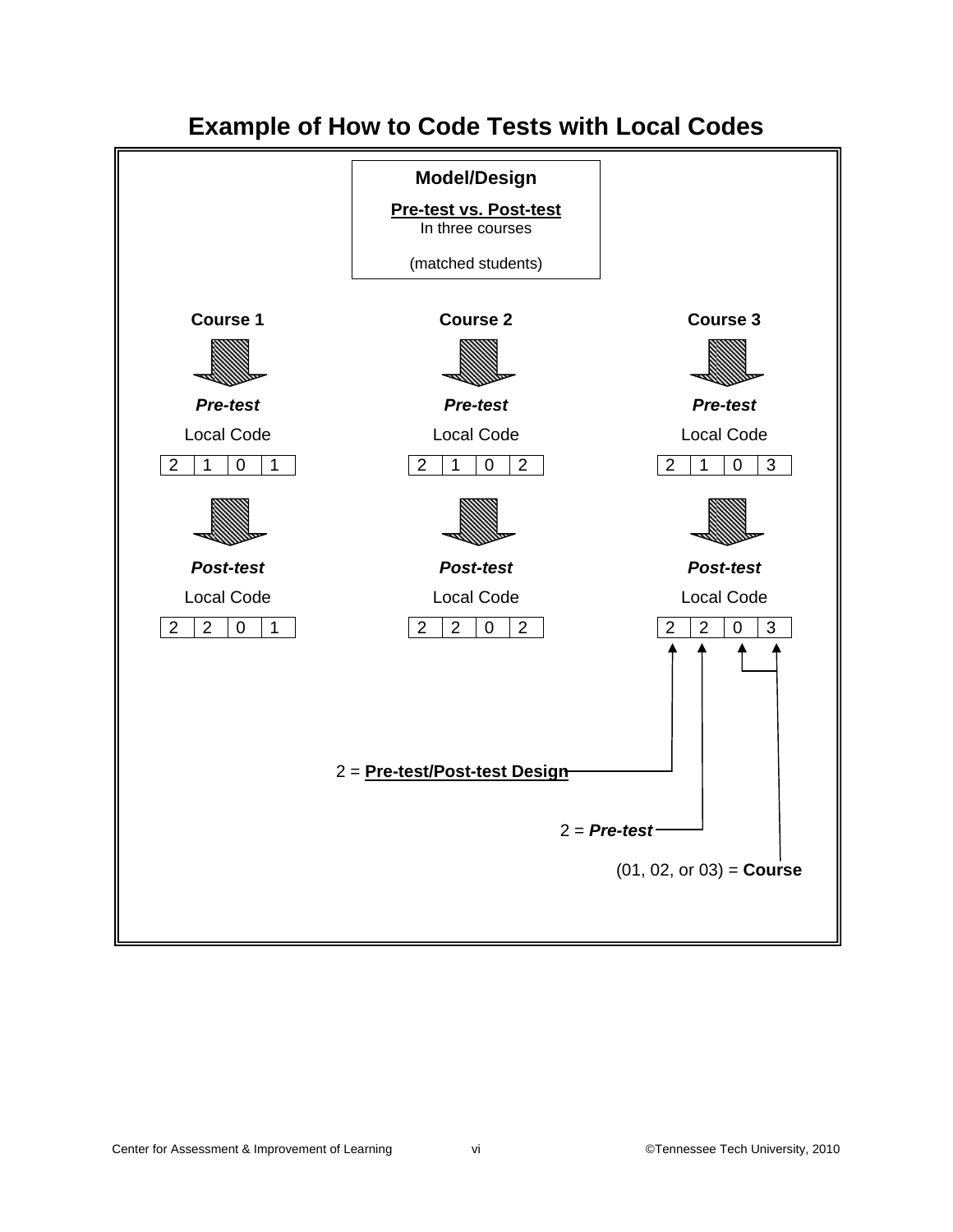## **Correlations with Entering ACT and SAT Scores**

Student scores on the CAT instrument correlate with their scores on college entrance exams like the ACT and SAT. These entrance scores can explain about 25% of the variability in student performance on the CAT instrument.

| -    |        |        |
|------|--------|--------|
| CA I | በ 501* | 0.516* |

\* correlations significant, *p* < .01 (updated on 8/10/10)

We provide the following table to show how the average entering ACT/SAT score at an institution might impact upper division student performance on the CAT instrument at 4 year institutions.

#### **CAT National User Norms (Upper division undergraduate, 4 year institutions)**

| <b>Average College Entrance Score*</b> |                                       | <b>Upper division</b>           |
|----------------------------------------|---------------------------------------|---------------------------------|
| <b>ACT</b><br>(Composite)              | <b>SAT</b><br>(Verbal & Quantitative) | <b>CAT Score</b><br>(Estimated) |
| 13                                     | 620                                   | 10.79                           |
| 14                                     | 680                                   | 11.93                           |
| 15                                     | 740                                   | 13.07                           |
| 16                                     | 780                                   | 13.83                           |
| 17                                     | 830                                   | 14.78                           |
| 18                                     | 870                                   | 15.54                           |
| 19                                     | 910                                   | 16.30                           |
| 20                                     | 950                                   | 17.06                           |
| 21                                     | 990                                   | 17.82                           |
| 22                                     | 1030                                  | 18.58                           |
| 23                                     | 1070                                  | 19.34                           |
| 24                                     | 1110                                  | 20.10                           |
| 25                                     | 1140                                  | 20.67                           |
| 26                                     | 1180                                  | 21.43                           |
| 27                                     | 1220                                  | 22.19                           |
| 28                                     | 1260                                  | 22.95                           |
| 29                                     | 1300                                  | 23.71                           |
| 30                                     | 1340                                  | 24.47                           |
| 31                                     | 1380                                  | 25.23                           |
| 32                                     | 1420                                  | 25.99                           |
| 33                                     | 1470                                  | 26.94                           |
| 34                                     | 1520                                  | 27.89                           |

\*Updated 8/10/10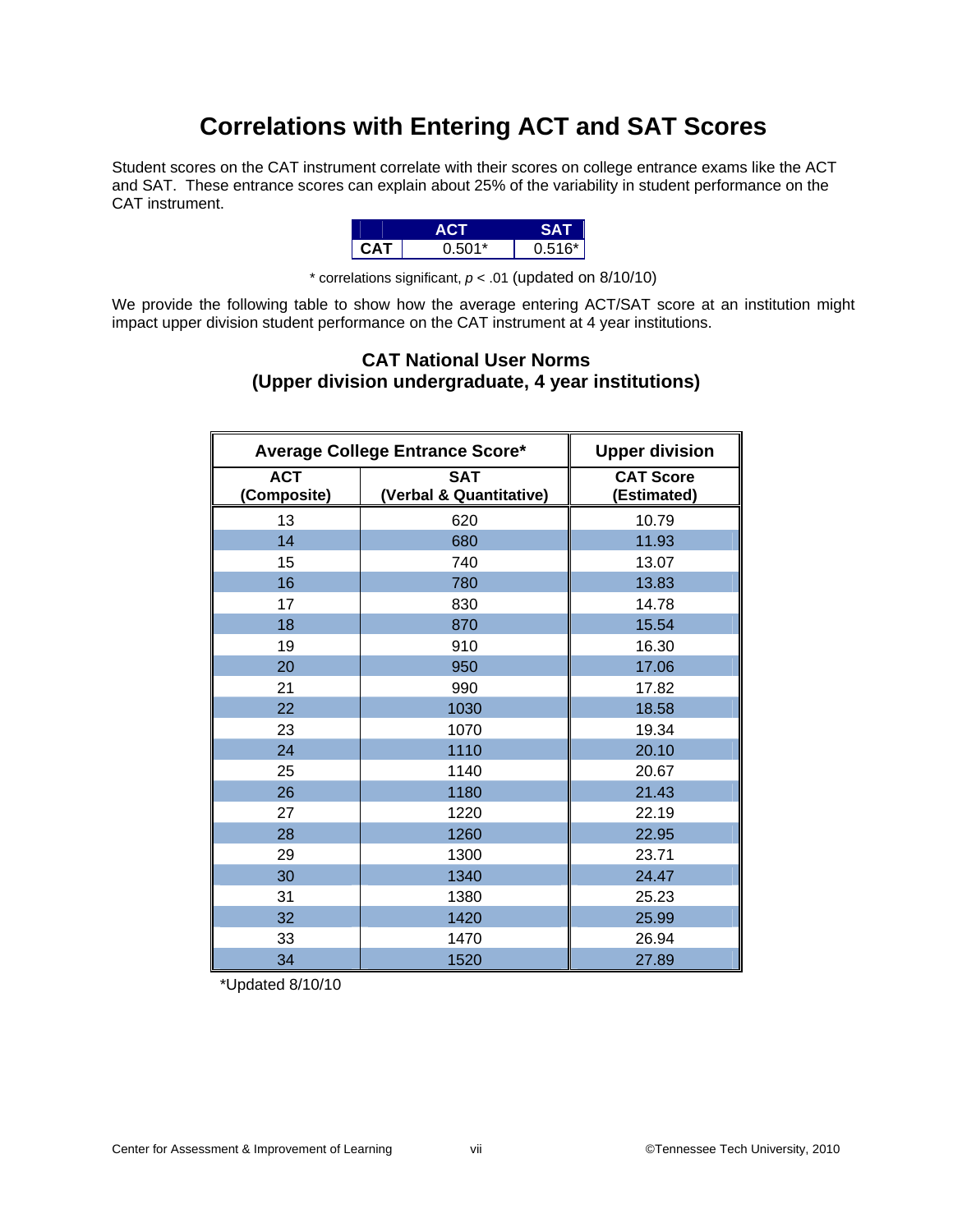## **Your Institutional Report and Data Disk**

CAT institutional reports provide information about your students' scores on the CAT instrument with descriptive information about sample demographics, mean score, minimum and maximum score, and standard deviation. In addition, the report provides a detailed frequencies breakdown of the distribution of answers (point values) for each question together with a general description of what the question is measuring. The mean score for each question and the percent of total points attained is also included. Current information about national norms is also provided. Additional comparisons are included as specified by the use of local codes.

A data file in Excel format is provided on a CD. This file contains the following information:

- Individual student responses for all questions on the demographics page and final scores for each test question
- The file includes two spreadsheets, one sheet includes all student data, the other sheet includes only students that did not have excessive missing data. The report is based on student data that is complete.
- The file also includes additional sheets with breakdowns of CAT scores that are included in the printed report.

The CD also contains a copy of the general report and CAT material order forms. Contact Kevin Harris for more information [\(kharris@tntech.edu](mailto:kharris@tntech.edu), 931-372-3886).

| Variable<br><b>Name</b> | <b>Type</b> | <b>Description</b>                                                                      |
|-------------------------|-------------|-----------------------------------------------------------------------------------------|
| std_s1                  | Scale       | Entrance Exam Score as entered by the institution                                       |
| qpa                     | Scale       | QPA as entered by the institution                                                       |
| testnum                 | Nominal     | <b>Test Booklet Number</b>                                                              |
| stude1                  | Nominal     | <b>Student ID Number</b>                                                                |
| loc-code                | Nominal     | Local Code as entered by institution                                                    |
| age                     | Nominal     | Age                                                                                     |
| gender                  | Nominal     | Gender (0=Male; 1=Female)                                                               |
| spanish                 | Nominal     | Spanish/Hispanic/Latino (0=No; 1=Yes)                                                   |
| primary                 | Nominal     | English is primary language (0=No; 1=Yes)                                               |
| profi1                  | Nominal     | Proficiency with English Language (1=Excellent; 2=Very Good; 3=Good;<br>4=Fair; 5=Poor) |
| standing                | Nominal     | Class Standing (1=Freshman; 2=Sophomore; 3= Junior; 4=Senior)                           |
| white                   | Nominal     | Race: White (0=No; 1=Yes)                                                               |
| black                   | Nominal     | Race: Black or African American (0=No; 1=Yes)                                           |
| amer1                   | Nominal     | Race: American Indian or Alaska Native (0=No; 1=Yes)                                    |
| asian                   | Nominal     | Race: Asian (0=No; 1=Yes)                                                               |
| nativ1                  | Nominal     | Race: Native Hawaiian or Other Pacific Islander (0=No; 1=Yes)                           |
| other1                  | Nominal     | Race: Other (0=No; 1=Yes)                                                               |
| $q1f - q15f$            | Scale       | Computed Score for each question.                                                       |
| total                   | Scale       | CAT total score                                                                         |
| $q1 - q15$              | Scale       | Computed Score for each question. (Rounded)                                             |
| report                  | Nominal     | Case included in report (Y=Yes; N=No)                                                   |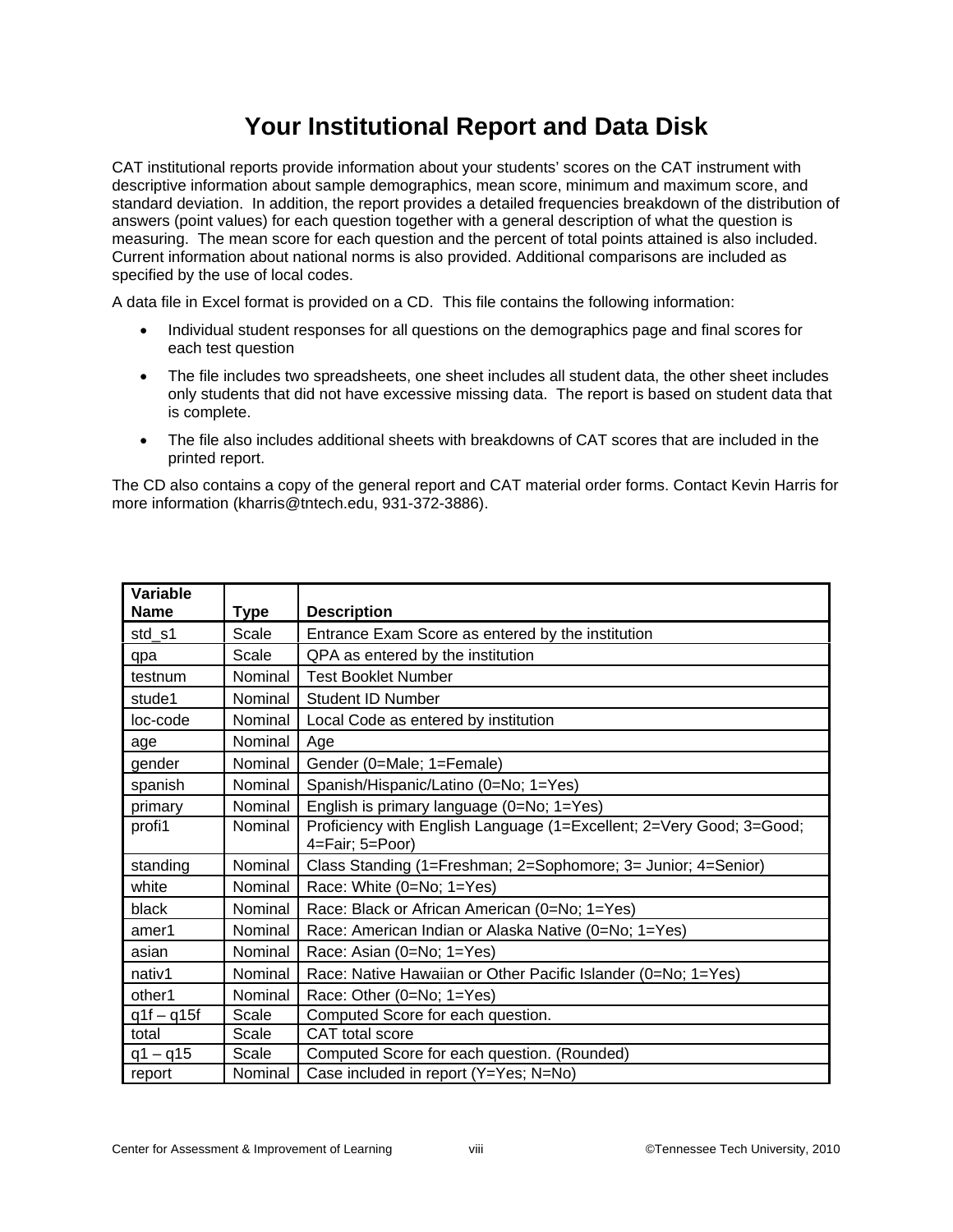Middlesex Community College

# **CAT Institutional Report**

June 2011 - Lower Divison Students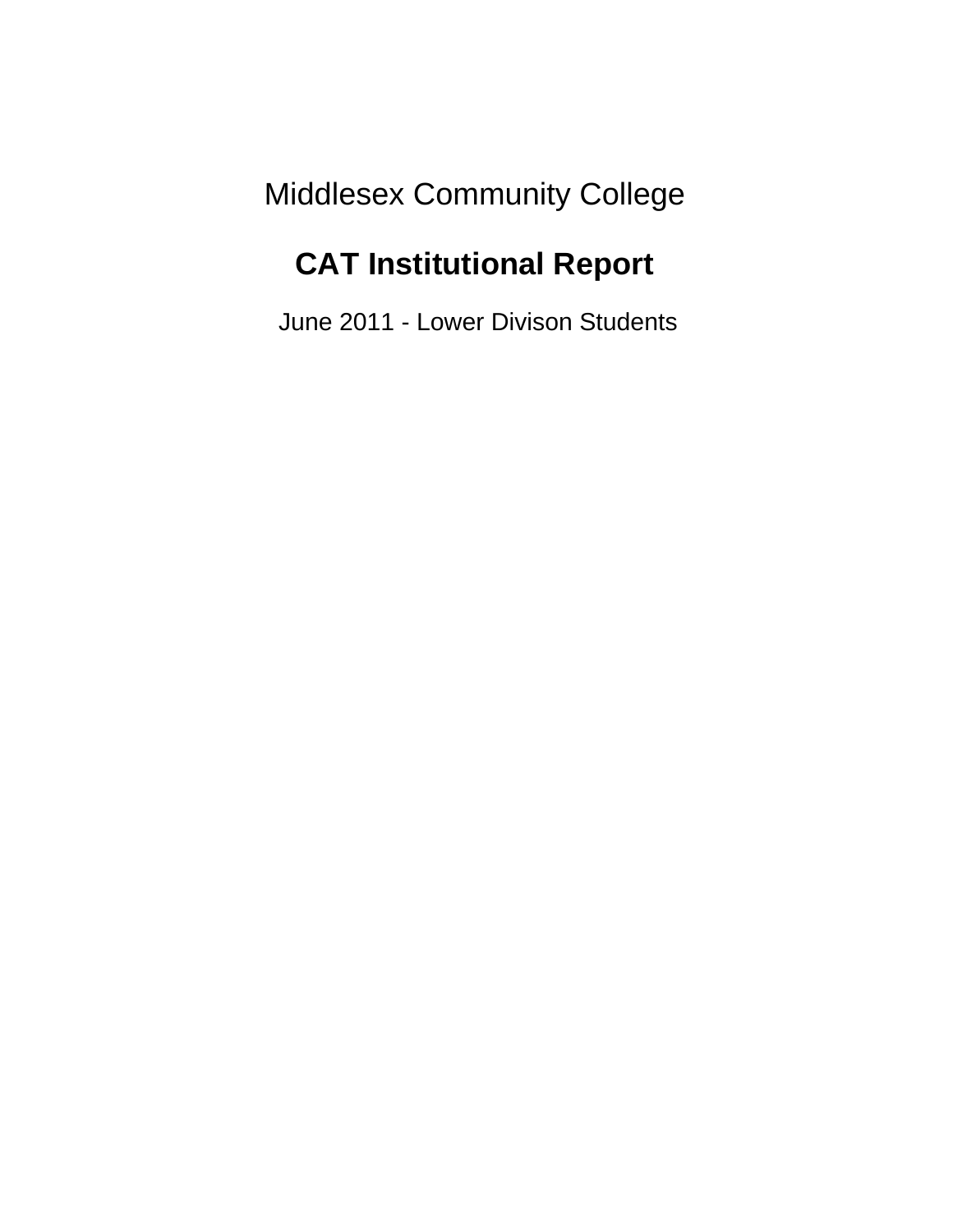### **CAT Overview: Descriptive Statistics for CAT Total Score Middlesex Community College: June 2011 - Lower Divison Students**

|                        | N  | Min. | Max.  | Mean  | Std. Dev |
|------------------------|----|------|-------|-------|----------|
| <b>CAT Total Score</b> | 35 | 3.00 | 32.00 | 15.74 | 6.07     |



### **CAT Demographics: Descriptive Statistics for Sample**

|          |                           | Freq. | Freq. % |
|----------|---------------------------|-------|---------|
| Gender   | Male                      | 10    | 29.4%   |
|          | Female                    | 24    | 70.6%   |
|          |                           |       |         |
|          | Freshman                  | 9     | 26.5%   |
| Class    | Sophomore                 | 24    | 70.6%   |
| Standing | Junior                    | 0     | 0.0%    |
|          | <b>Senior</b><br>1        |       | 2.9%    |
|          |                           |       |         |
|          | Undergraduate             | 35    | 100.0%  |
|          | Graduate                  | 0     | 0.0%    |
|          |                           |       |         |
|          | $≤$ 20 years              | 27    | 77.1%   |
| Age      | Class<br>3<br>21-25 years |       | 8.6%    |
|          | $\geq$ 26 years           | 5     | 14.3%   |

|                     |                          | Freq. | Freq. % |
|---------------------|--------------------------|-------|---------|
|                     | <b>Excellent</b>         | 17    | 48.6%   |
| Proficiency         | <b>Very Good</b><br>Good | 14    | 40.0%   |
| with the<br>English |                          | 3     | 8.6%    |
| Language*           | Fair                     |       | 2.9%    |
|                     | Poor                     |       | 0.0%    |

\* Self-rated

|        |                                                     | Freq. | Freq. % |  |
|--------|-----------------------------------------------------|-------|---------|--|
|        | White                                               | 21    | 60.0%   |  |
|        | <b>Black or African</b><br>American                 | 3     | 8.6%    |  |
| Race** | American Indian or<br><b>Alaska Native</b>          | O     | 0.0%    |  |
|        | Asian                                               | 6     | 17.1%   |  |
|        | Native Hawaiian or<br><b>Other Pacific Islander</b> | 0     | 0.0%    |  |
|        | <b>Other Race</b>                                   | 4     | 11.4%   |  |

\*\*The cumulative percent may exceed 100% as students are allowed to select more than one category.

|                                         | Freq. | Freq. % |
|-----------------------------------------|-------|---------|
| Spanish/Hispanic/Latino<br>Ethnicity    | 29    | 82.9%   |
|                                         |       |         |
| Considered English primary<br>language? | 5     | 14.3%   |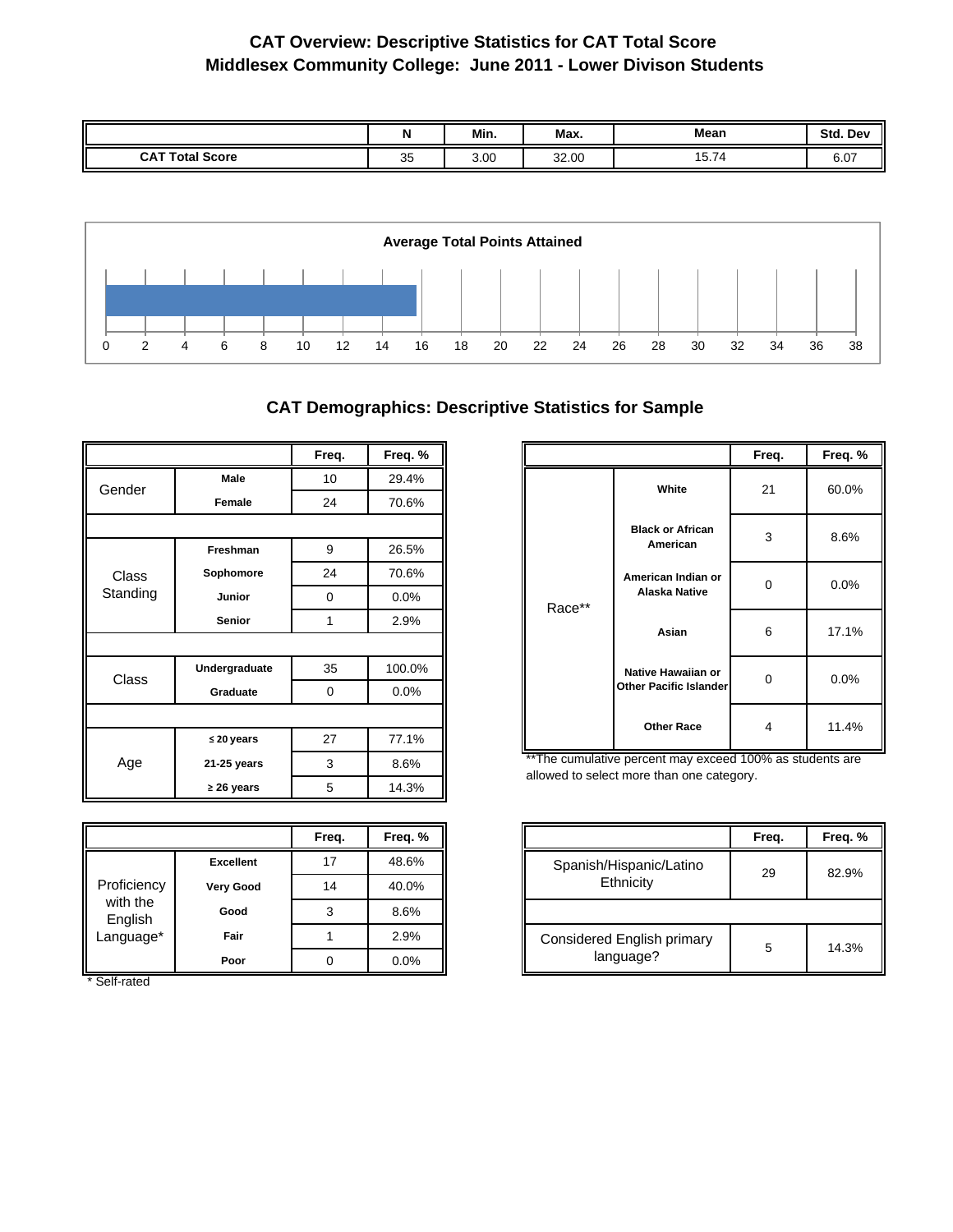### **CAT Breakdown: Frequency of Points Awarded for Each Question**

### **Middlesex Community College: June 2011 - Lower Divison Students**

|                | <b>Skill Assessed by CAT Question</b>                                                | <b>Points</b><br>Awarded | Freq.                | Freq. %        |
|----------------|--------------------------------------------------------------------------------------|--------------------------|----------------------|----------------|
| Q <sub>1</sub> | Summarize the pattern of results in a graph without making inappropriate inferences. | $\pmb{0}$                | 13                   | 37.1%          |
|                |                                                                                      | 1                        | 22                   | 62.9%          |
|                |                                                                                      | 0                        | 15                   | 42.9%          |
| Q2             | Evaluate how strongly correlational-type data supports a hypothesis.                 | 1                        | 14                   | 40.0%          |
|                |                                                                                      | 2                        | 4                    | 11.4%          |
|                |                                                                                      | 3                        | $\overline{2}$       | 5.7%           |
|                |                                                                                      | $\bf{0}$                 | 13                   | 37.1%          |
| Q <sub>3</sub> | Provide alternative explanations for a pattern of results that has many possible     | 1                        | 6                    | 17.1%          |
|                | causes.                                                                              | $\mathbf 2$              | 11                   | 31.4%          |
|                |                                                                                      | 3                        | 5                    | 14.3%          |
|                |                                                                                      | 0                        | 9                    | 25.7%          |
|                |                                                                                      | 1                        | 19                   | 54.3%          |
| Q <sub>4</sub> | Identify additional information needed to evaluate a hypothesis.                     | 2                        | 4                    | 11.4%          |
|                |                                                                                      | 3                        | 3                    | 8.6%           |
|                |                                                                                      | 4                        | 0                    | 0.0%           |
| Q <sub>5</sub> | Evaluate whether spurious information strongly supports a hypothesis.                | $\bf{0}$                 | 10                   | 28.6%          |
|                |                                                                                      | 1                        | 25                   | 71.4%          |
|                |                                                                                      | 0                        | 4                    | 11.8%          |
| Q <sub>6</sub> | Provide alternative explanations for spurious associations.                          | 1                        | 16                   | 47.1%          |
|                |                                                                                      | 2                        | 12<br>$\overline{2}$ | 35.3%          |
|                |                                                                                      | 3<br>$\bf{0}$            |                      | 5.9%           |
| Q7             | Identify additional information needed to evaluate a hypothesis.                     |                          | 12                   | 34.3%          |
|                |                                                                                      | 1<br>$\overline{2}$      | 18                   | 51.4%          |
|                |                                                                                      | 0                        | 5                    | 14.3%          |
| Q8             | Determine whether an invited inference is supported by specific information.         | 1                        | 18                   | 51.4%          |
|                | Provide relevant alternative interpretations for a specific set of results.          | $\bf{0}$                 | 17<br>10             | 48.6%<br>28.6% |
| Q <sub>9</sub> |                                                                                      | 1                        | 18                   | 51.4%          |
|                |                                                                                      | $\overline{2}$           | $\overline{7}$       | 20.0%          |
|                |                                                                                      | 0                        | $\overline{2}$       | 5.7%           |
|                |                                                                                      | 1                        | 4                    | 11.4%          |
| Q10            | Separate relevant from irrelevant information when solving a real-world problem.     | 2                        | 6                    | 17.1%          |
|                |                                                                                      | 3                        | 11                   | 31.4%          |
|                |                                                                                      | 4                        | 12                   | 34.3%          |
|                |                                                                                      | $\bf{0}$                 | 11                   | 31.4%          |
| Q11            | Use and apply relevant information to evaluate a problem.                            | 1                        | 17                   | 48.6%          |
|                |                                                                                      | $\overline{2}$           | $\overline{7}$       | 20.0%          |
|                |                                                                                      | 0                        | 9                    | 25.7%          |
| Q12            | Use basic mathematical skills to help solve a real-world problem.                    | 1                        | 26                   | 74.3%          |
|                |                                                                                      | $\pmb{0}$                | 14                   | 41.2%          |
|                |                                                                                      | 1                        | 13                   | 38.2%          |
| Q13            | Identify suitable solutions for a real-world problem using relevant information.     | $\mathbf{2}$             | 5                    | 14.7%          |
|                |                                                                                      | 3                        | $\overline{2}$       | 5.9%           |
|                |                                                                                      | $\pmb{0}$                | 18                   | 51.4%          |
|                |                                                                                      | 1                        | 3                    | 8.6%           |
| Q14            | Identify and explain the best solution for a real-world problem using relevant       | 2                        | $\mathbf{1}$         | 2.9%           |
|                | information.                                                                         | 3                        | 3                    | 8.6%           |
|                |                                                                                      | 4                        | 7                    | 20.0%          |
|                |                                                                                      | 5                        | 3                    | 8.6%           |
|                |                                                                                      | $\bf{0}$                 | 14                   | 41.2%          |
| Q15            | Explain how changes in a real-world problem situation might affect the solution.     | 1                        | 10                   | 29.4%          |
|                |                                                                                      | $\overline{2}$           | 8                    | 23.5%          |
|                |                                                                                      | $\mathbf 3$              | $\overline{2}$       | 5.9%           |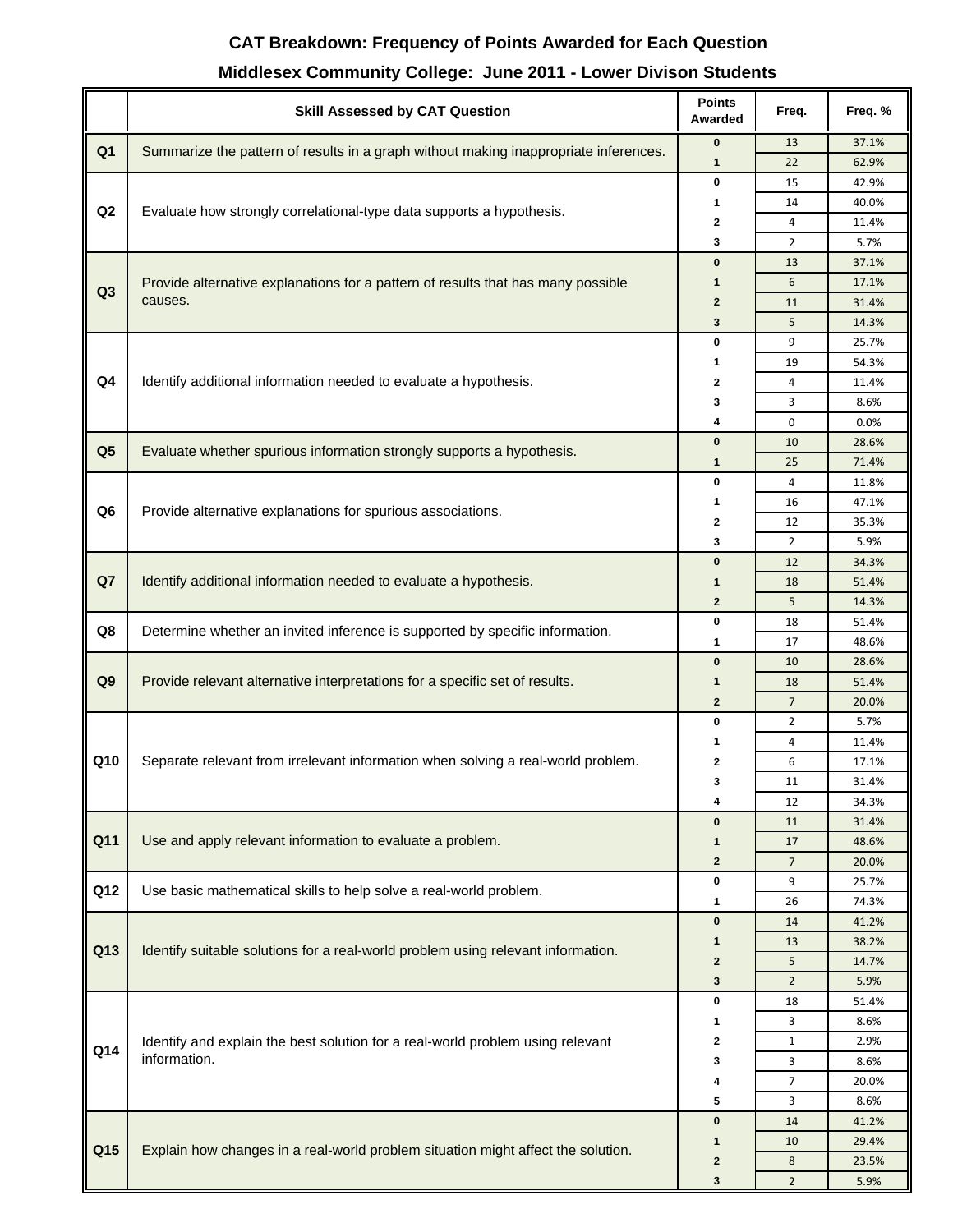|                  |              |              |              |                 | <b>Institutional/Departmental Profile</b>                                                      |       |                                       |
|------------------|--------------|--------------|--------------|-----------------|------------------------------------------------------------------------------------------------|-------|---------------------------------------|
|                  |              |              |              |                 | Middlesex Community College: June 2011 - Lower Divison Students                                |       |                                       |
| Evaluate<br>and  | Problem      | Creative     | Effective    |                 |                                                                                                |       | Institution/Department                |
| nterpret<br>Info | Solving      | Thinking     | Comm.        |                 | Skill Assessed by CAT Question                                                                 | Mean  | Avg. % of<br><b>Attainable Points</b> |
| X                |              |              |              | Q <sub>1</sub>  | Summarize the pattern of results in a graph without making inappropriate inferences.           | 0.63  | 63%                                   |
| X                |              |              | $\mathsf{X}$ | Q2              | Evaluate how strongly correlational-type data supports a hypothesis.                           | 0.80  | 27%                                   |
|                  |              | X            | X            | Q <sub>3</sub>  | Provide alternative explanations for a pattern of results that has many possible<br>causes.    | 1.23  | 41%                                   |
|                  | $\times$     | $\mathsf{X}$ | $\mathsf{X}$ | Q <sub>4</sub>  | Identify additional information needed to evaluate a hypothesis.                               | 1.04  | 26%                                   |
| Χ                |              |              |              | Q <sub>5</sub>  | Evaluate whether spurious information strongly supports a hypothesis.                          | 0.71  | 71%                                   |
|                  |              | $\mathsf{X}$ | $\mathsf{X}$ | Q <sub>6</sub>  | Provide alternative explanations for spurious associations.                                    | 1.35  | 45%                                   |
|                  | $\times$     | X            | X            | Q7              | Identify additional information needed to evaluate a hypothesis.                               | 0.80  | 40%                                   |
| X                |              |              |              | Q <sub>8</sub>  | Determine whether an invited inference is supported by specific information.                   | 0.49  | 49%                                   |
|                  |              | X            | X            | Q9              | Provide relevant alternative interpretations for a specific set of results.                    | 0.91  | 46%                                   |
| X                | X            |              |              | Q10             | Separate relevant from irrelevant information when solving a real-world problem.               | 2.77  | 69%                                   |
| X                | X            |              | X            | Q11             | Use and apply relevant information to evaluate a problem.                                      | 0.89  | 44%                                   |
|                  | X            |              |              | Q <sub>12</sub> | Use basic mathematical skills to help solve a real-world problem.                              | 0.74  | 74%                                   |
| X                | X            |              |              | Q13             | Identify suitable solutions for a real-world problem using relevant information.               | 0.85  | 28%                                   |
| X                | $\mathsf{X}$ |              | X            | Q14             | Identify and explain the best solution for a real-world problem using relevant<br>information. | 1.63  | 33%                                   |
|                  | X            | X            | X            | Q15             | Explain how changes in a real-world problem situation might affect the solution.               | 0.96  | 32%                                   |
|                  |              |              |              |                 | <b>CAT Total Score</b>                                                                         | 15.74 | 41%                                   |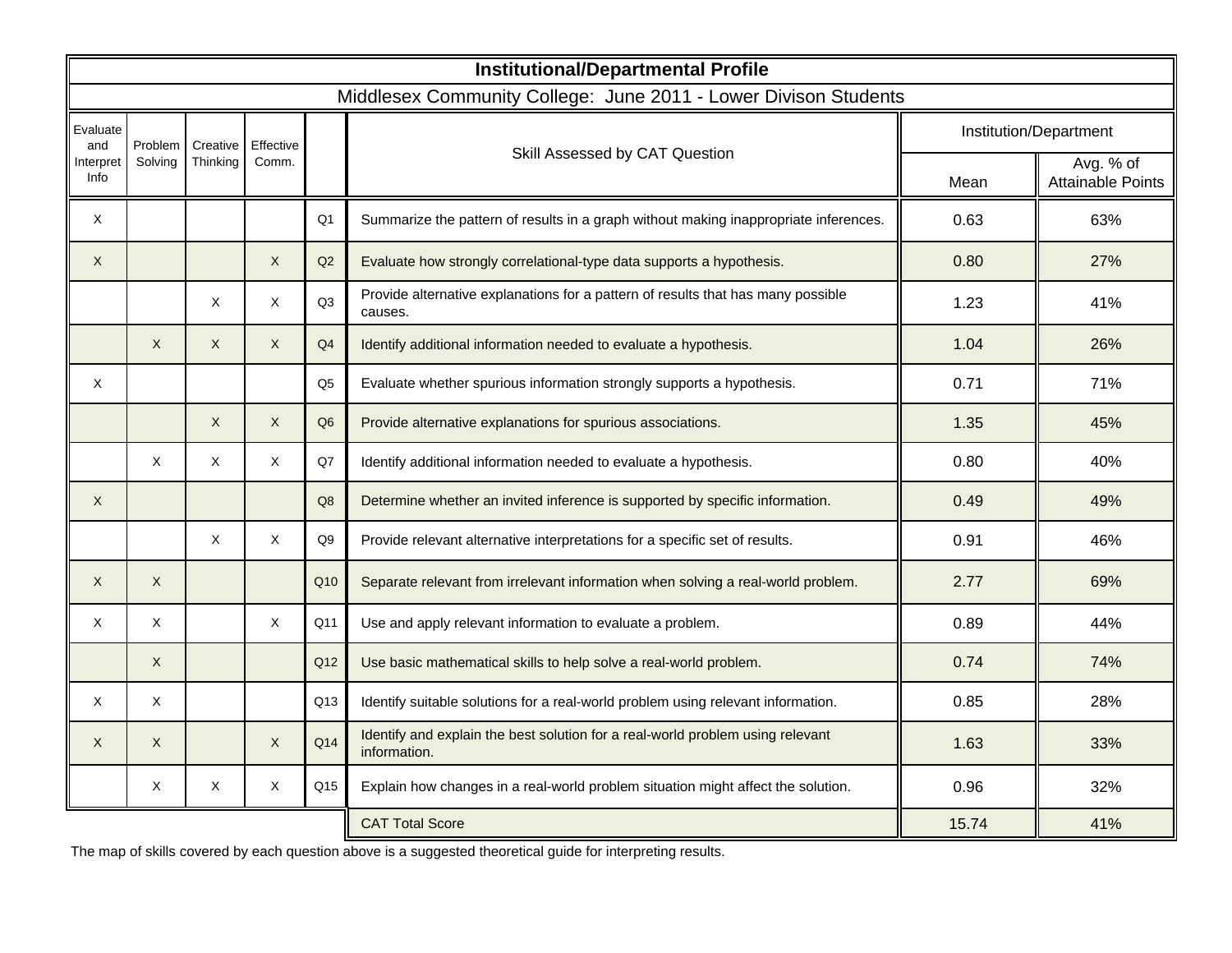|                   | <b>Community College CAT Means Comparison Report</b> |              |           |                |                                                                                                |                    |       |                                           |                             |  |
|-------------------|------------------------------------------------------|--------------|-----------|----------------|------------------------------------------------------------------------------------------------|--------------------|-------|-------------------------------------------|-----------------------------|--|
|                   |                                                      |              |           |                | Middlesex Community College: June 2011 - Lower Divison Students                                |                    |       |                                           |                             |  |
| Evaluate<br>and   | Problem                                              | Creative     | Effective |                |                                                                                                | <b>Institution</b> |       | National                                  |                             |  |
| Interpret<br>Info | Solving                                              | Thinking     | Comm.     |                | Skill Assessed by CAT Question                                                                 | Mean               | Mean  | Probability of<br>difference <sup>a</sup> | Effect<br>Size <sup>b</sup> |  |
| X                 |                                                      |              |           | O <sub>1</sub> | Summarize the pattern of results in a graph without making inappropriate<br>inferences.        | 0.63               | 0.59  |                                           |                             |  |
| X                 |                                                      |              | X         | Q2             | Evaluate how strongly correlational-type data supports a hypothesis.                           | 0.80               | 0.49  |                                           | $+.37$                      |  |
|                   |                                                      | X            | X         | Q <sub>3</sub> | Provide alternative explanations for a pattern of results that has many possible<br>causes.    | 1.23               | 0.67  |                                           | $+.55$                      |  |
|                   | X                                                    | $\mathsf{X}$ | X         | Q4             | Identify additional information needed to evaluate a hypothesis.                               | 1.04               | 0.85  |                                           |                             |  |
| Χ                 |                                                      |              |           | Q <sub>5</sub> | Evaluate whether spurious information strongly supports a hypothesis.                          | 0.71               | 0.58  |                                           |                             |  |
|                   |                                                      | $\times$     | X         | Q <sub>6</sub> | Provide alternative explanations for spurious associations.                                    | 1.35               | 0.98  |                                           | $+.45$                      |  |
|                   | X                                                    | X            | X         | Q7             | Identify additional information needed to evaluate a hypothesis.                               | 0.80               | 0.64  |                                           |                             |  |
| X                 |                                                      |              |           | Q <sub>8</sub> | Determine whether an invited inference is supported by specific information.                   | 0.49               | 0.49  |                                           |                             |  |
|                   |                                                      | X            | X         | Q9             | Provide relevant alternative interpretations for a specific set of results.                    | 0.91               | 0.53  | $***$                                     | $+.55$                      |  |
| X                 | X                                                    |              |           | Q10            | Separate relevant from irrelevant information when solving a real-world problem.               | 2.77               | 3.03  |                                           |                             |  |
| X                 | X                                                    |              | X         | Q11            | Use and apply relevant information to evaluate a problem.                                      | 0.89               | 1.01  |                                           |                             |  |
|                   | X                                                    |              |           | Q12            | Use basic mathematical skills to help solve a real-world problem.                              | 0.74               | 0.76  |                                           |                             |  |
| X                 | X                                                    |              |           | Q13            | Identify suitable solutions for a real-world problem using relevant information.               | 0.85               | 0.77  |                                           |                             |  |
| X                 | X                                                    |              | X         | Q14            | Identify and explain the best solution for a real-world problem using relevant<br>information. | 1.63               | 1.56  |                                           |                             |  |
|                   | X                                                    | X            | X         | Q15            | Explain how changes in a real-world problem situation might affect the solution.               | 0.96               | 0.53  |                                           | +.49                        |  |
|                   |                                                      |              |           |                | <b>CAT Total Score</b>                                                                         | 15.74              | 13.48 |                                           | $+.40$                      |  |

<sup>a</sup>. \* p<.05 \*\*p<.01 \*\*\*p<.001 (2 -tailed) Does not Account for entering ACT/SAT.

<sup>b</sup>. Mean difference divided by pooled group standard deviation.

 $(0.1 - 0.3 =$  small effect;  $0.3 - 0.5 =$  moderate effect;  $>0.5 =$  large effect)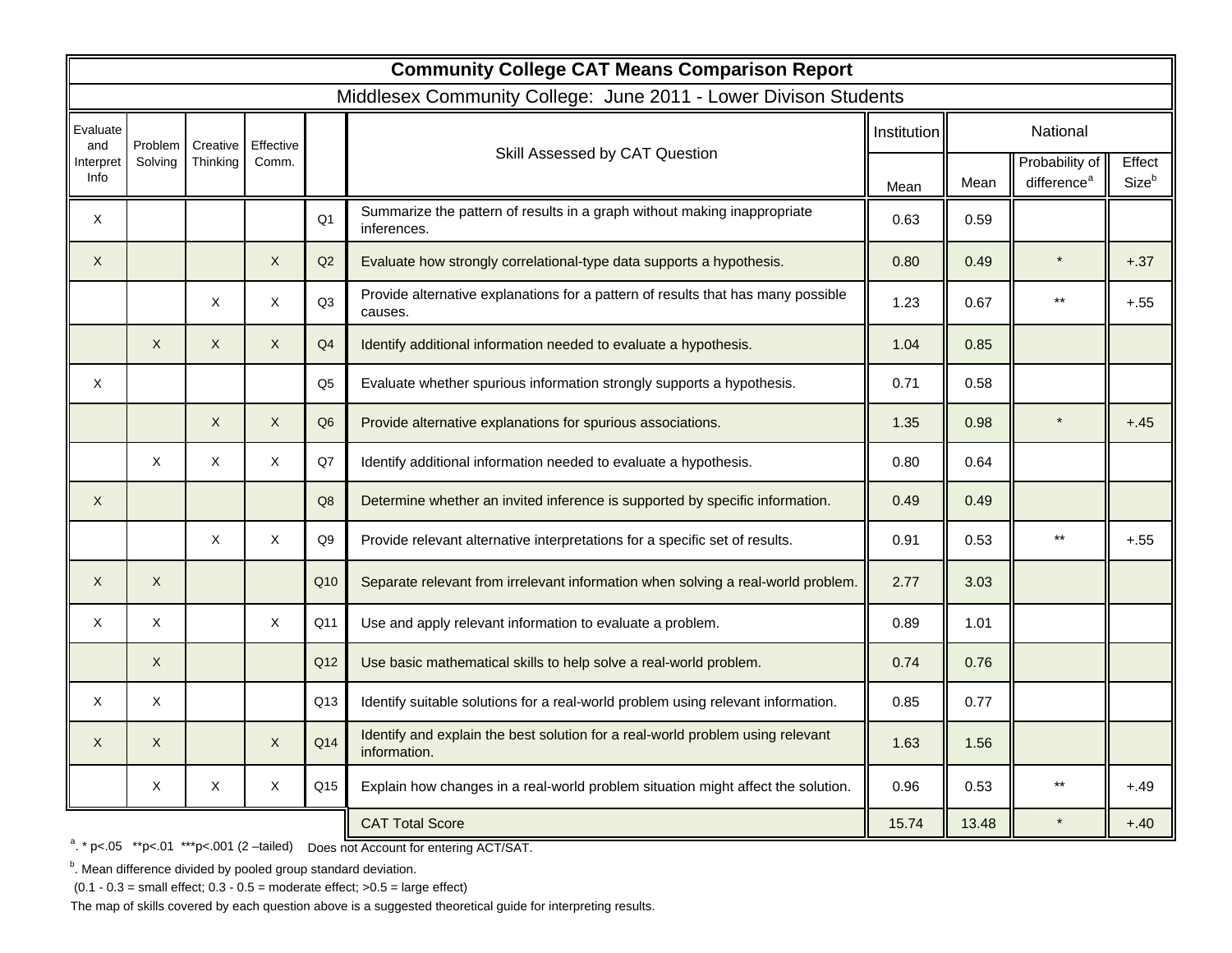Middlesex Community College

# **CAT Institutional Report**

June 2011 - Upper Division Students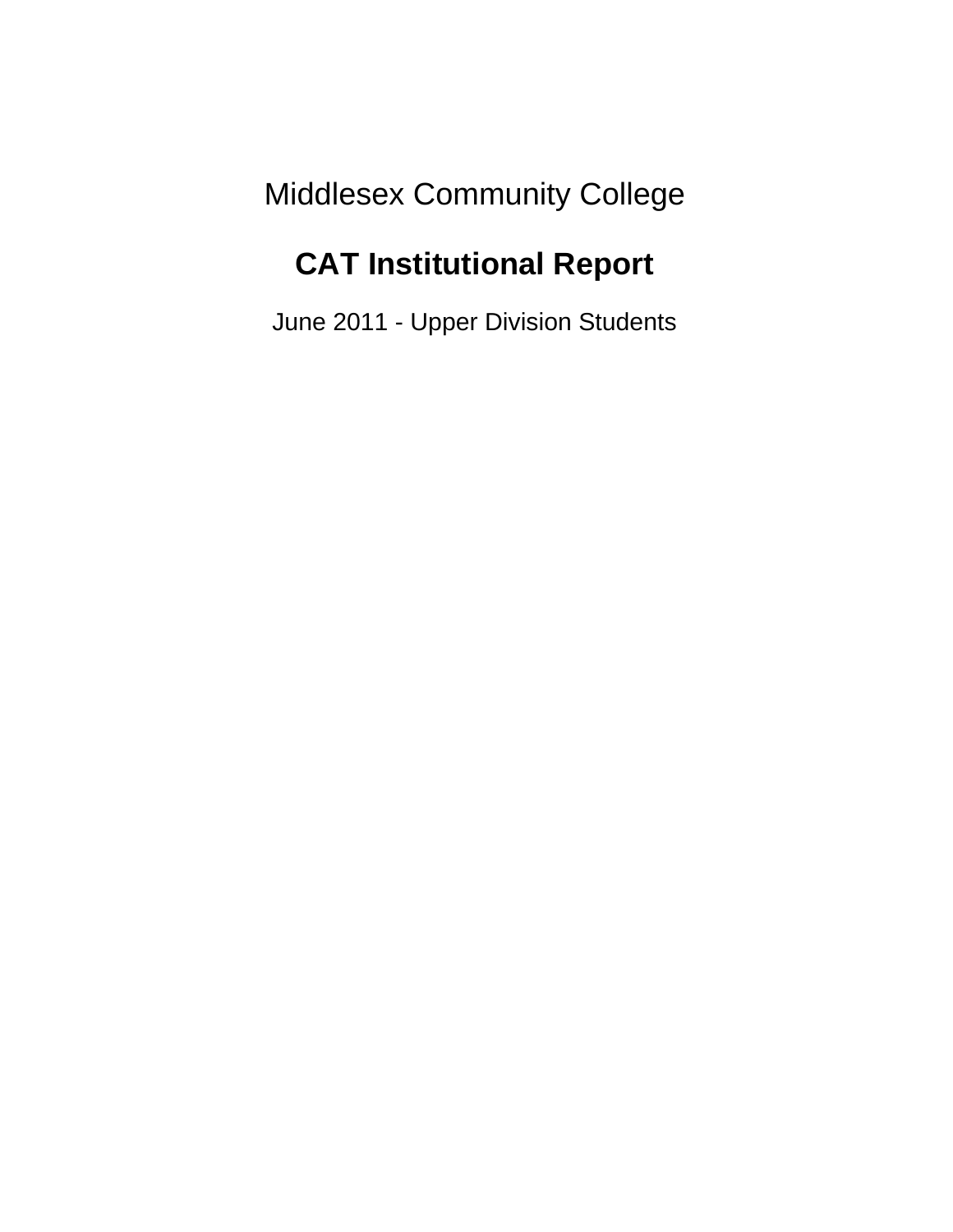### **CAT Overview: Descriptive Statistics for CAT Total Score Middlesex Community College: June 2011 - Upper Division Students**

|                        | N  | Min. | Max.  | Mean  | Std. Dev                         |
|------------------------|----|------|-------|-------|----------------------------------|
| <b>CAT Total Score</b> | 62 | 5.00 | 30.67 | 16.04 | $-70$<br>J. I U<br>$\sim$ $\sim$ |



### **CAT Demographics: Descriptive Statistics for Sample**

|          |                 | Freq.          | Freq. % |
|----------|-----------------|----------------|---------|
| Gender   | Male            | 40             | 66.7%   |
|          | Female          | 20             | 33.3%   |
|          |                 |                |         |
|          | Freshman        | 10             | 17.9%   |
| Class    | Sophomore       | 41             | 73.2%   |
| Standing | Junior          | 3              | 5.4%    |
|          | <b>Senior</b>   | $\overline{2}$ | 3.6%    |
|          |                 |                |         |
| Class    | Undergraduate   | 62             | 100.0%  |
|          | Graduate        | 0              | 0.0%    |
|          |                 |                |         |
|          | ≤ 20 years      | 24             | 40.0%   |
| Age      | 21-25 years     | 24             | 40.0%   |
|          | $\geq$ 26 years | 12             | 20.0%   |

|                     |                  | Freq. | Freq. % |
|---------------------|------------------|-------|---------|
|                     | <b>Excellent</b> | 40    | 66.7%   |
| Proficiency         | <b>Very Good</b> | 11    | 18.3%   |
| with the<br>English | Good             |       | 10.0%   |
| Language*           | Fair             |       | 3.3%    |
|                     | Poor             |       | 1.7%    |

\* Self-rated

|        |                                                          | Freq. | Freq. % |
|--------|----------------------------------------------------------|-------|---------|
|        | White                                                    | 45    | 72.6%   |
|        | <b>Black or African</b><br>American                      | 4     | 6.5%    |
| Race** | American Indian or<br><b>Alaska Native</b>               | 0     | 0.0%    |
|        | Asian                                                    | 7     | 11.3%   |
|        | Native Hawaiian or<br>U<br><b>Other Pacific Islander</b> |       | 0.0%    |
|        | <b>Other Race</b>                                        | 3     | 4.8%    |

\*\*The cumulative percent may exceed 100% as students are allowed to select more than one category.

|                                                | Freq. | Freq. % |
|------------------------------------------------|-------|---------|
| Spanish/Hispanic/Latino<br>Ethnicity           | 51    | 82.3%   |
|                                                |       |         |
| <b>Considered English primary</b><br>language? |       | 9.7%    |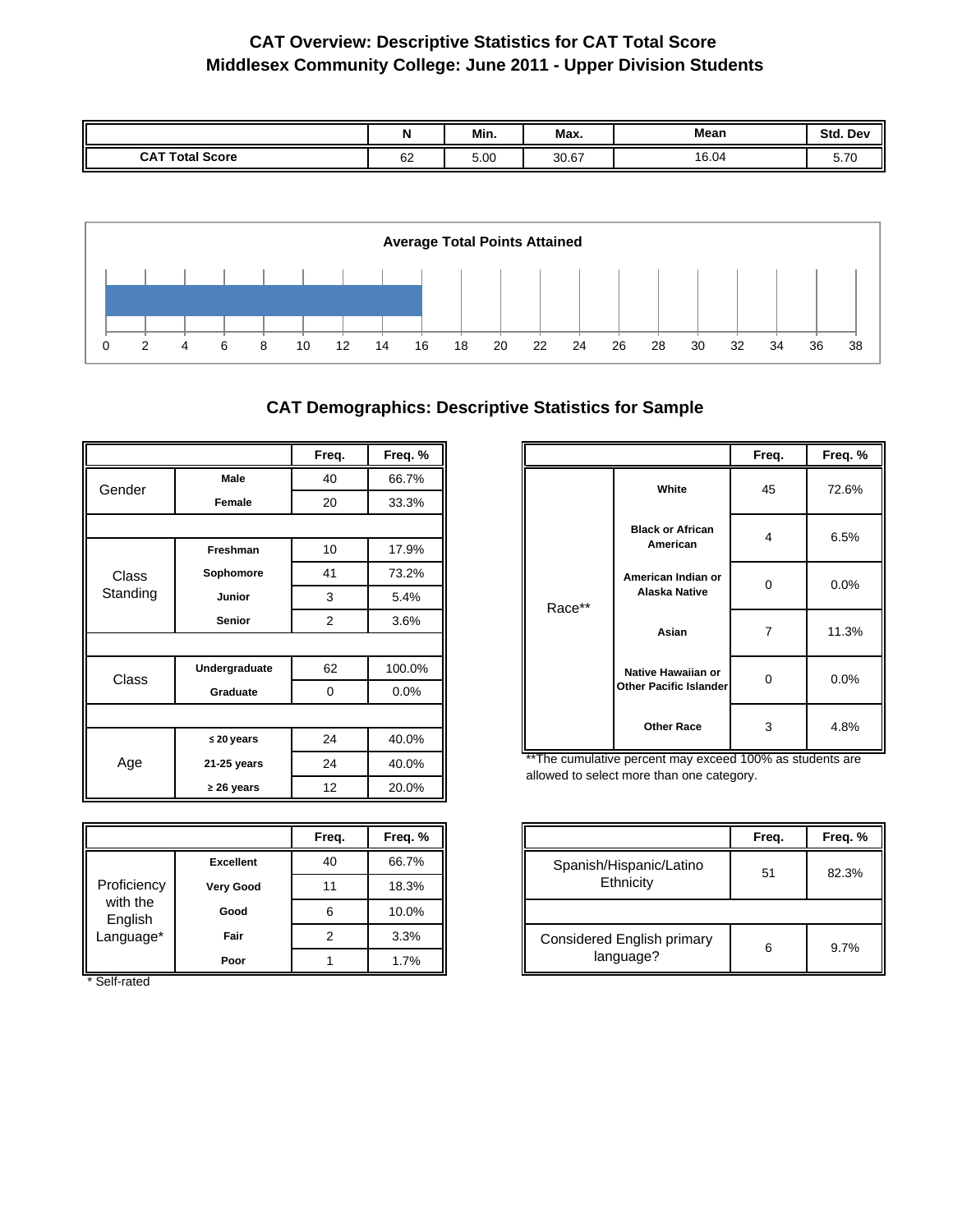### **CAT Breakdown: Frequency of Points Awarded for Each Question**

### **Middlesex Community College: June 2011 - Upper Division Students**

|                | <b>Skill Assessed by CAT Question</b>                                                | <b>Points</b><br>Awarded | Freq.          | Freq. %        |
|----------------|--------------------------------------------------------------------------------------|--------------------------|----------------|----------------|
| Q <sub>1</sub> | Summarize the pattern of results in a graph without making inappropriate inferences. | $\bf{0}$                 | 29             | 47.5%          |
|                |                                                                                      | 1                        | 32             | 52.5%          |
|                |                                                                                      | $\pmb{0}$                | 24             | 38.7%          |
| Q2             | Evaluate how strongly correlational-type data supports a hypothesis.                 | 1                        | 20             | 32.3%          |
|                |                                                                                      | $\mathbf{2}$             | 9              | 14.5%          |
|                |                                                                                      | 3<br>$\bf{0}$            | 9              | 14.5%          |
|                | Provide alternative explanations for a pattern of results that has many possible     | $\mathbf{1}$             | 26<br>18       | 41.9%<br>29.0% |
| Q <sub>3</sub> | causes.                                                                              | $\overline{2}$           | 12             | 19.4%          |
|                |                                                                                      | 3                        | 6              | 9.7%           |
|                |                                                                                      | $\bf{0}$                 | 20             | 32.3%          |
|                |                                                                                      | 1                        | 12             | 19.4%          |
| Q4             | Identify additional information needed to evaluate a hypothesis.                     | $\mathbf 2$              | 14             | 22.6%          |
|                |                                                                                      | 3                        | 14             | 22.6%          |
|                |                                                                                      | 4                        | $\overline{2}$ | 3.2%           |
|                |                                                                                      | $\bf{0}$                 | 24             | 38.7%          |
| Q <sub>5</sub> | Evaluate whether spurious information strongly supports a hypothesis.                | $\mathbf{1}$             | 38             | 61.3%          |
|                |                                                                                      | $\bf{0}$                 | 8              | 12.9%          |
| Q <sub>6</sub> | Provide alternative explanations for spurious associations.                          | 1                        | 19             | 30.6%          |
|                |                                                                                      | $\mathbf{2}$             | 28             | 45.2%          |
|                |                                                                                      | 3                        | 7              | 11.3%          |
|                |                                                                                      | $\bf{0}$                 | 24             | 38.7%          |
| Q7             | Identify additional information needed to evaluate a hypothesis.                     | 1                        | 33             | 53.2%          |
|                |                                                                                      | $\mathbf{2}$             | 5              | 8.1%           |
| Q8             | Determine whether an invited inference is supported by specific information.         | $\bf{0}$                 | 26             | 41.9%          |
|                |                                                                                      | 1                        | 36             | 58.1%          |
|                |                                                                                      | $\bf{0}$                 | 27             | 44.3%          |
| Q <sub>9</sub> | Provide relevant alternative interpretations for a specific set of results.          | $\mathbf{1}$             | 23             | 37.7%          |
|                |                                                                                      | $\mathbf{2}$             | 11             | 18.0%          |
|                |                                                                                      | $\bf{0}$                 | $\mathbf{1}$   | 1.6%           |
| Q10            | Separate relevant from irrelevant information when solving a real-world problem.     | 1<br>$\mathbf{2}$        | 5              | 8.1%           |
|                |                                                                                      | 3                        | 12<br>30       | 19.4%<br>48.4% |
|                |                                                                                      | 4                        | 14             | 22.6%          |
|                |                                                                                      | $\bf{0}$                 | 21             | 33.9%          |
| Q11            | Use and apply relevant information to evaluate a problem.                            | $\mathbf{1}$             | 33             | 53.2%          |
|                |                                                                                      | $\mathbf{2}$             | 8              | 12.9%          |
|                |                                                                                      | $\bf{0}$                 | 17             | 28.3%          |
| Q12            | Use basic mathematical skills to help solve a real-world problem.                    | 1                        | 43             | 71.7%          |
|                |                                                                                      | $\bf{0}$                 | 29             | 46.8%          |
|                |                                                                                      | 1                        | 20             | 32.3%          |
| Q13            | Identify suitable solutions for a real-world problem using relevant information.     | $\mathbf{2}$             | 8              | 12.9%          |
|                |                                                                                      | $\mathbf{3}$             | 5              | 8.1%           |
|                |                                                                                      | $\bf{0}$                 | 25             | 40.3%          |
|                |                                                                                      | 1                        | 5              | 8.1%           |
| Q14            | Identify and explain the best solution for a real-world problem using relevant       | $\mathbf{2}$             | 3              | 4.8%           |
|                | information.                                                                         | 3                        | 11             | 17.7%          |
|                |                                                                                      | 4                        | 14             | 22.6%          |
|                |                                                                                      | 5                        | 4              | 6.5%           |
|                |                                                                                      | $\mathbf{0}$             | 32             | 51.6%          |
| Q15            | Explain how changes in a real-world problem situation might affect the solution.     | $\mathbf{1}$             | 15             | 24.2%          |
|                |                                                                                      | $\boldsymbol{2}$         | 9              | 14.5%          |
|                |                                                                                      | $\mathbf{3}$             | 6              | 9.7%           |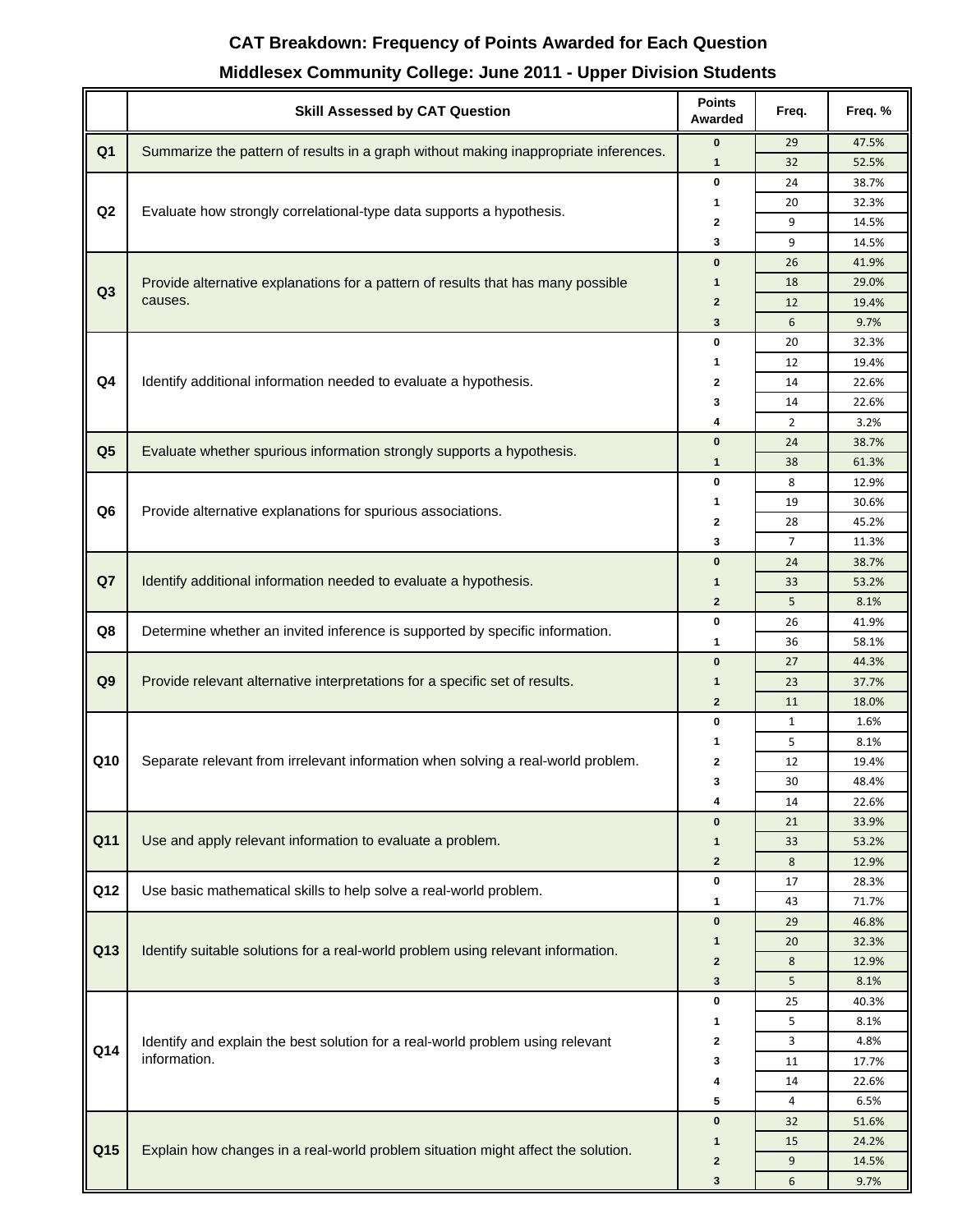|                  |              |              |              |                 | <b>Institutional/Departmental Profile</b>                                                      |       |                                       |
|------------------|--------------|--------------|--------------|-----------------|------------------------------------------------------------------------------------------------|-------|---------------------------------------|
|                  |              |              |              |                 | Middlesex Community College: June 2011 - Upper Division Students                               |       |                                       |
| Evaluate<br>and  | Problem      | Creative     | Effective    |                 |                                                                                                |       | Institution/Department                |
| nterpret<br>Info | Solving      | Thinking     | Comm.        |                 | Skill Assessed by CAT Question                                                                 | Mean  | Avg. % of<br><b>Attainable Points</b> |
| X                |              |              |              | Q <sub>1</sub>  | Summarize the pattern of results in a graph without making inappropriate inferences.           | 0.52  | 52%                                   |
| X                |              |              | $\mathsf{X}$ | Q2              | Evaluate how strongly correlational-type data supports a hypothesis.                           | 1.05  | 35%                                   |
|                  |              | X            | X            | Q <sub>3</sub>  | Provide alternative explanations for a pattern of results that has many possible<br>causes.    | 0.97  | 32%                                   |
|                  | $\times$     | $\mathsf{X}$ | $\mathsf{X}$ | Q <sub>4</sub>  | Identify additional information needed to evaluate a hypothesis.                               | 1.45  | 36%                                   |
| Χ                |              |              |              | Q <sub>5</sub>  | Evaluate whether spurious information strongly supports a hypothesis.                          | 0.61  | 61%                                   |
|                  |              | $\mathsf{X}$ | $\mathsf{X}$ | Q <sub>6</sub>  | Provide alternative explanations for spurious associations.                                    | 1.55  | 52%                                   |
|                  | $\times$     | X            | X            | Q7              | Identify additional information needed to evaluate a hypothesis.                               | 0.69  | 35%                                   |
| X                |              |              |              | Q <sub>8</sub>  | Determine whether an invited inference is supported by specific information.                   | 0.58  | 58%                                   |
|                  |              | X            | X            | Q9              | Provide relevant alternative interpretations for a specific set of results.                    | 0.74  | 37%                                   |
| X                | X            |              |              | Q10             | Separate relevant from irrelevant information when solving a real-world problem.               | 2.82  | 71%                                   |
| X                | X            |              | X            | Q11             | Use and apply relevant information to evaluate a problem.                                      | 0.79  | 40%                                   |
|                  | X            |              |              | Q <sub>12</sub> | Use basic mathematical skills to help solve a real-world problem.                              | 0.72  | 72%                                   |
| X                | X            |              |              | Q13             | Identify suitable solutions for a real-world problem using relevant information.               | 0.82  | 27%                                   |
| X                | $\mathsf{X}$ |              | X            | Q14             | Identify and explain the best solution for a real-world problem using relevant<br>information. | 1.94  | 39%                                   |
|                  | X            | X            | X            | Q15             | Explain how changes in a real-world problem situation might affect the solution.               | 0.82  | 27%                                   |
|                  |              |              |              |                 | <b>CAT Total Score</b>                                                                         | 16.04 | 42%                                   |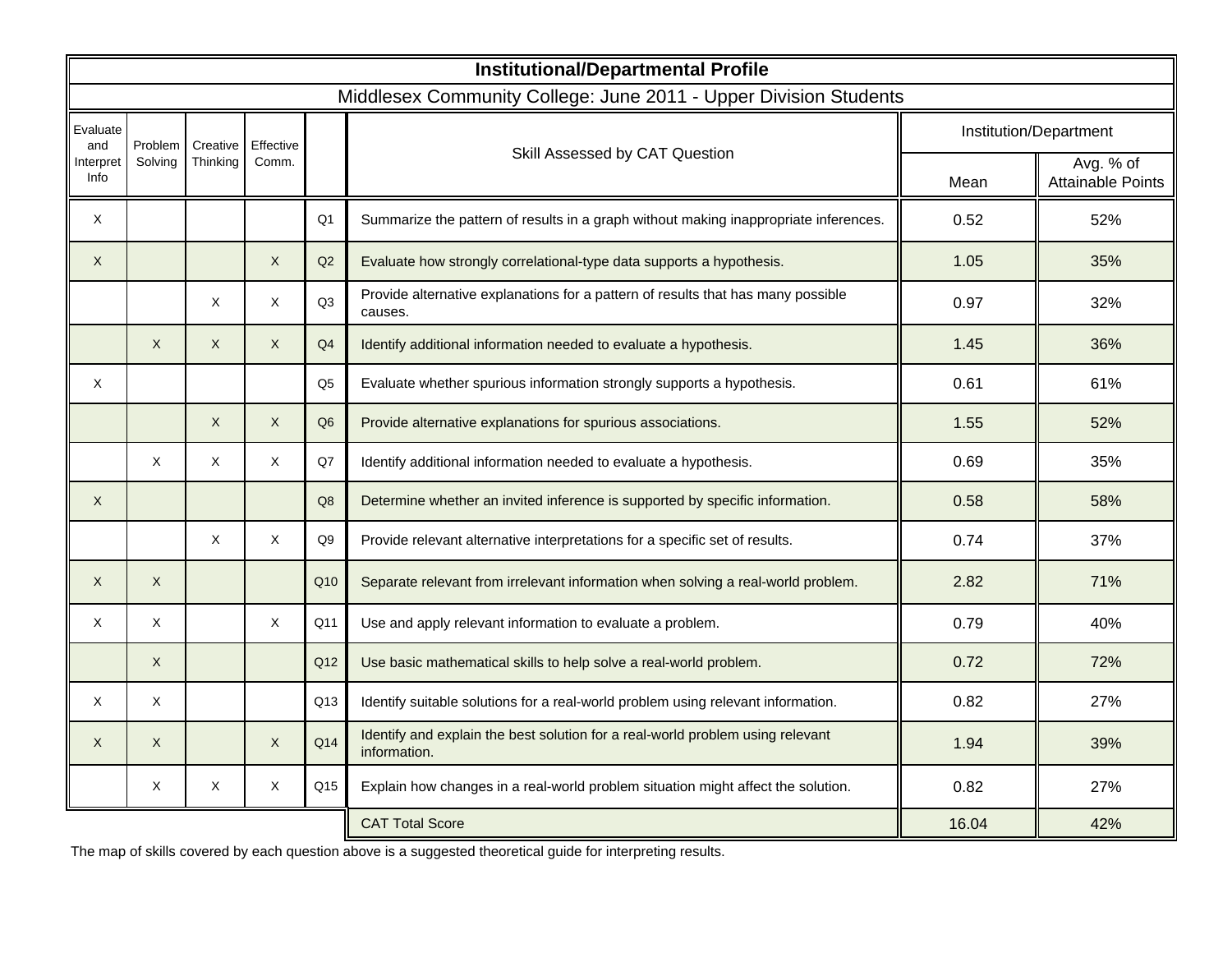|                  |          | <b>Community College CAT Means Comparison Report</b> |              |                |                                                                                                |             |       |                                           |                 |  |
|------------------|----------|------------------------------------------------------|--------------|----------------|------------------------------------------------------------------------------------------------|-------------|-------|-------------------------------------------|-----------------|--|
|                  |          |                                                      |              |                | Middlesex Community College: June 2011 - Upper Division Students                               |             |       |                                           |                 |  |
| Evaluate<br>and  | Problem  | Creative                                             | Effective    |                |                                                                                                | Institution |       | National                                  |                 |  |
| nterpret<br>Info | Solving  | Thinking                                             | Comm.        |                | Skill Assessed by CAT Question                                                                 | Mean        | Mean  | Probability of<br>difference <sup>a</sup> | Effect<br>Sizeb |  |
| X                |          |                                                      |              | Q <sub>1</sub> | Summarize the pattern of results in a graph without making inappropriate<br>inferences.        | 0.52        | 0.59  |                                           |                 |  |
| X                |          |                                                      | $\mathsf{X}$ | Q2             | Evaluate how strongly correlational-type data supports a hypothesis.                           | 1.05        | 0.49  | $***$                                     | $+.60$          |  |
|                  |          | X                                                    | X            | Q <sub>3</sub> | Provide alternative explanations for a pattern of results that has many possible<br>causes.    | 0.97        | 0.67  |                                           | $+.31$          |  |
|                  | $\times$ | $\mathsf{X}$                                         | $\mathsf{X}$ | Q <sub>4</sub> | Identify additional information needed to evaluate a hypothesis.                               | 1.45        | 0.85  | ***                                       | $+.52$          |  |
| X                |          |                                                      |              | Q <sub>5</sub> | Evaluate whether spurious information strongly supports a hypothesis.                          | 0.61        | 0.58  |                                           |                 |  |
|                  |          | $\mathsf{X}$                                         | $\mathsf{X}$ | Q <sub>6</sub> | Provide alternative explanations for spurious associations.                                    | 1.55        | 0.98  | $***$                                     | $+.66$          |  |
|                  | X        | X                                                    | X            | Q7             | Identify additional information needed to evaluate a hypothesis.                               | 0.69        | 0.64  |                                           |                 |  |
| X                |          |                                                      |              | Q <sub>8</sub> | Determine whether an invited inference is supported by specific information.                   | 0.58        | 0.49  |                                           |                 |  |
|                  |          | X                                                    | X            | Q9             | Provide relevant alternative interpretations for a specific set of results.                    | 0.74        | 0.53  | $\star$                                   | $+.29$          |  |
| X                | X        |                                                      |              | Q10            | Separate relevant from irrelevant information when solving a real-world problem.               | 2.82        | 3.03  |                                           |                 |  |
| Χ                | X        |                                                      | X            | Q11            | Use and apply relevant information to evaluate a problem.                                      | 0.79        | 1.01  | $\star$                                   | $-.34$          |  |
|                  | X        |                                                      |              | Q12            | Use basic mathematical skills to help solve a real-world problem.                              | 0.72        | 0.76  |                                           |                 |  |
| Χ                | X        |                                                      |              | Q13            | Identify suitable solutions for a real-world problem using relevant information.               | 0.82        | 0.77  |                                           |                 |  |
| X                | X        |                                                      | X            | Q14            | Identify and explain the best solution for a real-world problem using relevant<br>information. | 1.94        | 1.56  |                                           |                 |  |
|                  | X        | Χ                                                    | X            | Q15            | Explain how changes in a real-world problem situation might affect the solution.               | 0.82        | 0.53  | $***$                                     | $+.32$          |  |
|                  |          |                                                      |              |                | <b>CAT Total Score</b>                                                                         | 16.04       | 13.48 | ***                                       | $+.47$          |  |

<sup>a</sup>. \* p<.05 \*\*p<.01 \*\*\*p<.001 (2 -tailed) Does not Account for entering ACT/SAT.

<sup>b</sup>. Mean difference divided by pooled group standard deviation.

 $(0.1 - 0.3 =$  small effect;  $0.3 - 0.5 =$  moderate effect;  $>0.5 =$  large effect)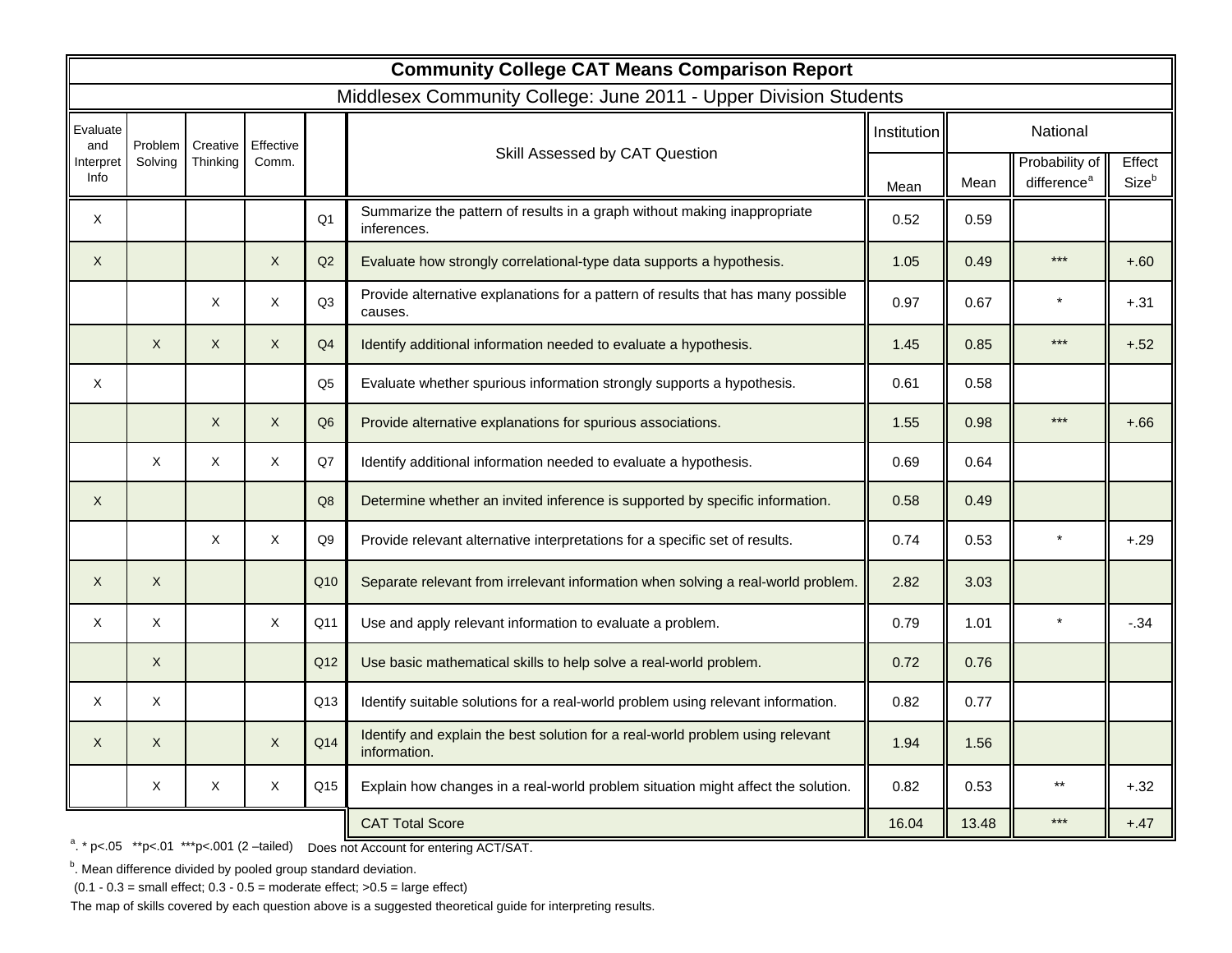# Middlesex Community College

## **CAT Institutional Report**

 June 2011 Comparison Lower AND Upper